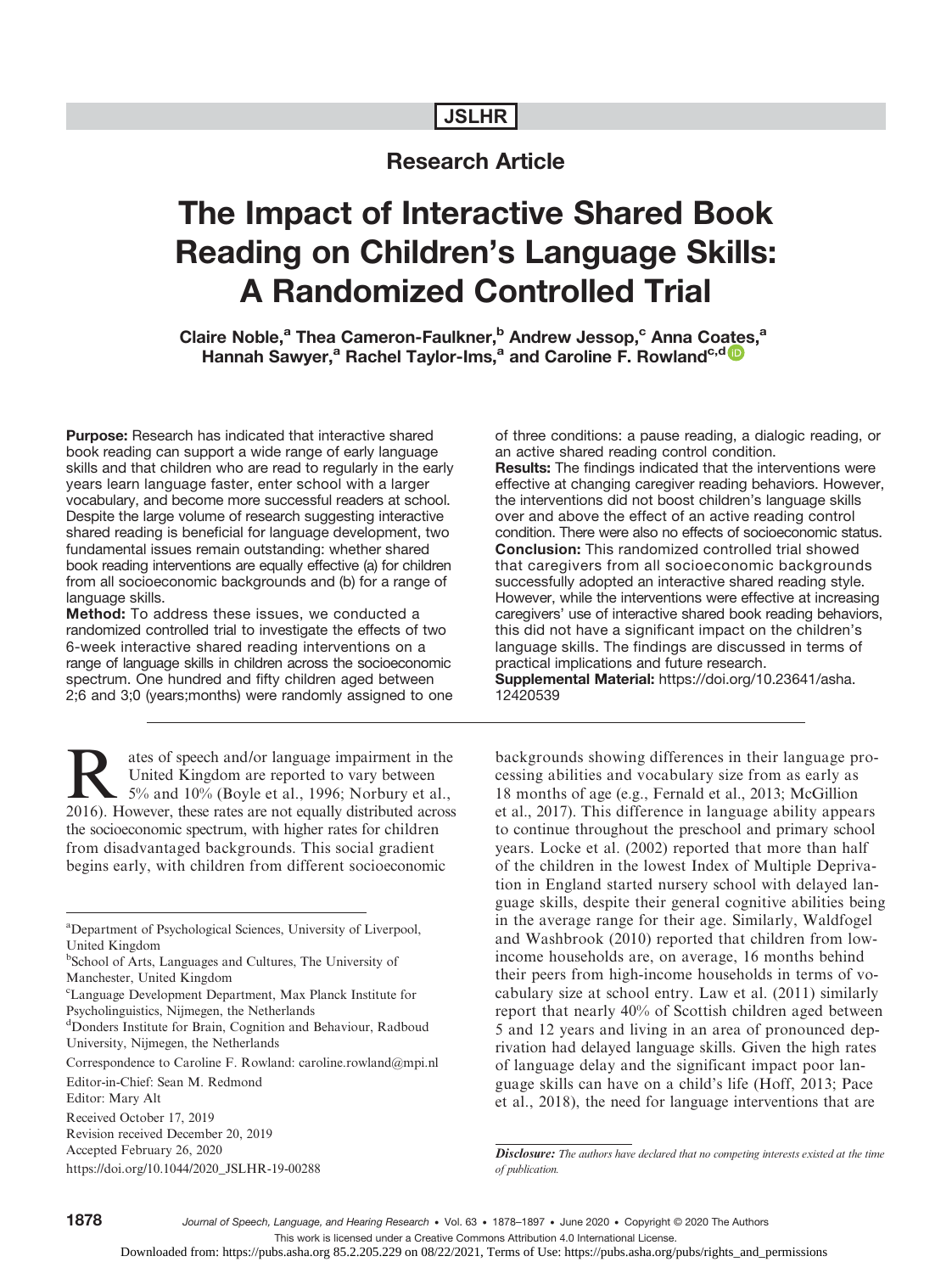accessible and effective for all socioeconomic groups is stark.

One activity that has been shown to support children's early language development is shared book reading. Research has indicated that shared book reading can support a wide range of early language skills, including vocabulary growth (e.g., Elley, 1989; Farrant & Zubrick, 2011), narrative and conversation skills (e.g., Morrow, 1988; Reese, 1995), print awareness (e.g., Justice & Ezell, 2000, 2004), future reading ability (e.g., Bus et al., 1995), and phonological awareness (e.g., Chow et al., 2008; Lefebvre et al., 2011). There is also evidence that children who are read to regularly in the early years learn language faster, enter school with a larger vocabulary, and become more successful readers at school (Bus et al., 1995).

On the basis of this research, strong emphasis has been placed on encouraging caregivers and practitioners to read with children in the early years, and many shared book reading interventions have been created to support language development and school readiness. Shared book reading interventions typically train the caregiver and/or practitioner to read with the child using a particular style, of which the most common is "interactive reading." Interactive shared reading interventions (e.g., dialogic reading) use techniques that encourage the adult to be responsive to the child and to expose the child to language that is slightly more advanced than their current language level. Interactive reading typically involves recasts, expansions, and openended questions, all of which have been shown to have a positive impact on a child's language development (Baker & Nelson, 1984; Cleave et al., 2015; Farrar, 1990; Girolametto & Weitzman, 2002; Huttenlocher et al., 2010; Nelson, 1977). Despite the large volume of research suggesting interactive shared book reading is beneficial for language development, two fundamental issues remain outstanding: whether interactive shared book reading interventions are equally effective (a) for children from all socioeconomic backgrounds and (b) for a range of language skills. We will discuss each issue in turn.

There has been a particularly strong focus on using interactive shared book reading interventions to improve the language and literacy skills of children from deprived backgrounds, motivated by the higher rates of language delay for such children and the desire to close this language gap. Some individual studies have reported positive gains in language outcome variables (e.g., Chacko et al., 2018; Lonigan et al., 1999; Purpura et al., 2017; Valdez-Menchaca & Whitehurst, 1992). These studies tend to train an adult (e.g., a parent, teacher, or volunteer) to read using a particular reading style and then assess the impact of the intervention on the child's language ability, most often their vocabulary skills. For example, Valdez-Menchaca and Whitehurst (1992) trained teachers to read using a dialogic reading style that involved asking more open-ended questions and responding to children's attempts to answer these questions. The intervention was aimed at low-income Mexican children attending day care and lasted between 6 and 7 weeks, and children's language skills were measured

with standardized tests of expressive and receptive language. Children who received the intervention scored significantly higher on measures of both expressive and receptive language and had a longer mean length of utterance (MLU) than children in the control group.

However, when meta-analytic methods have been used to synthesize across studies, it seems that socioeconomic status (SES) moderates the effects, with smaller effect sizes for children from disadvantaged backgrounds. For example, Mol et al. (2008) have reported that dialogic reading interventions have smaller effects on vocabulary outcomes for children at risk of language and literacy impairments  $(d = 0.13)$  than for children not at risk  $(d = 0.53)$ , and here, risk status was determined by the income level and the maternal education level of the participants in the studies and is therefore a measure of SES. In a subsequent metaanalysis, Manz et al. (2010) found a similar pattern of results, reporting that shared book reading interventions had smaller effects on emergent literacy outcomes for children from low-income backgrounds  $(d = 0.14)$  than for children from middle- to high-income backgrounds  $(d = 0.39)$ .

Given the need for interventions that close the language gap, these findings are of crucial importance. There are a number of possible, but not necessarily mutually exclusive, explanations that may account for this apparent difference in the effectiveness of interactive shared book reading interventions. Manz et al. (2010) have proposed that the cause of the smaller effect sizes for children from low-income families is due to a mismatch between the demands of an interactive shared book reading intervention and the parents' natural reading style. They have argued that there may be a big mismatch between the interactive style taught in reading interventions and the natural reading style of less educated parents, some of whom are more likely to focus on reading the text and describing pictures (cf. Hammer et al., 2005). This makes it harder for such parents to implement the training given in the intervention, a problem not experienced by parents who are more likely to use an interactive style naturally. Consequently, reading interventions may have a smaller effect on the language development of children from low-income families.

Another related factor is the familiarity of interactive shared book reading as an activity. Ethnographic work undertaken by McCarthey (1997) has suggested that literacy experiences may differ between children from middle-class and working-class homes. The middle-class families in McCarthey's sample tended to view reading as a form of entertainment. A range of reading material was available in the home, including children's books, and children were read to regularly by family members. In contrast, the working-class families in the sample tended to view reading as a means to maintain social relationships (e.g., reading letters and party invitations) and for religious purposes (e.g., learning passages from the bible). It may be that there are differing attitudes about the typical function of reading that make it harder for some families to adopt an intervention that requires one particular form of reading (i.e., interactive shared book reading) than others.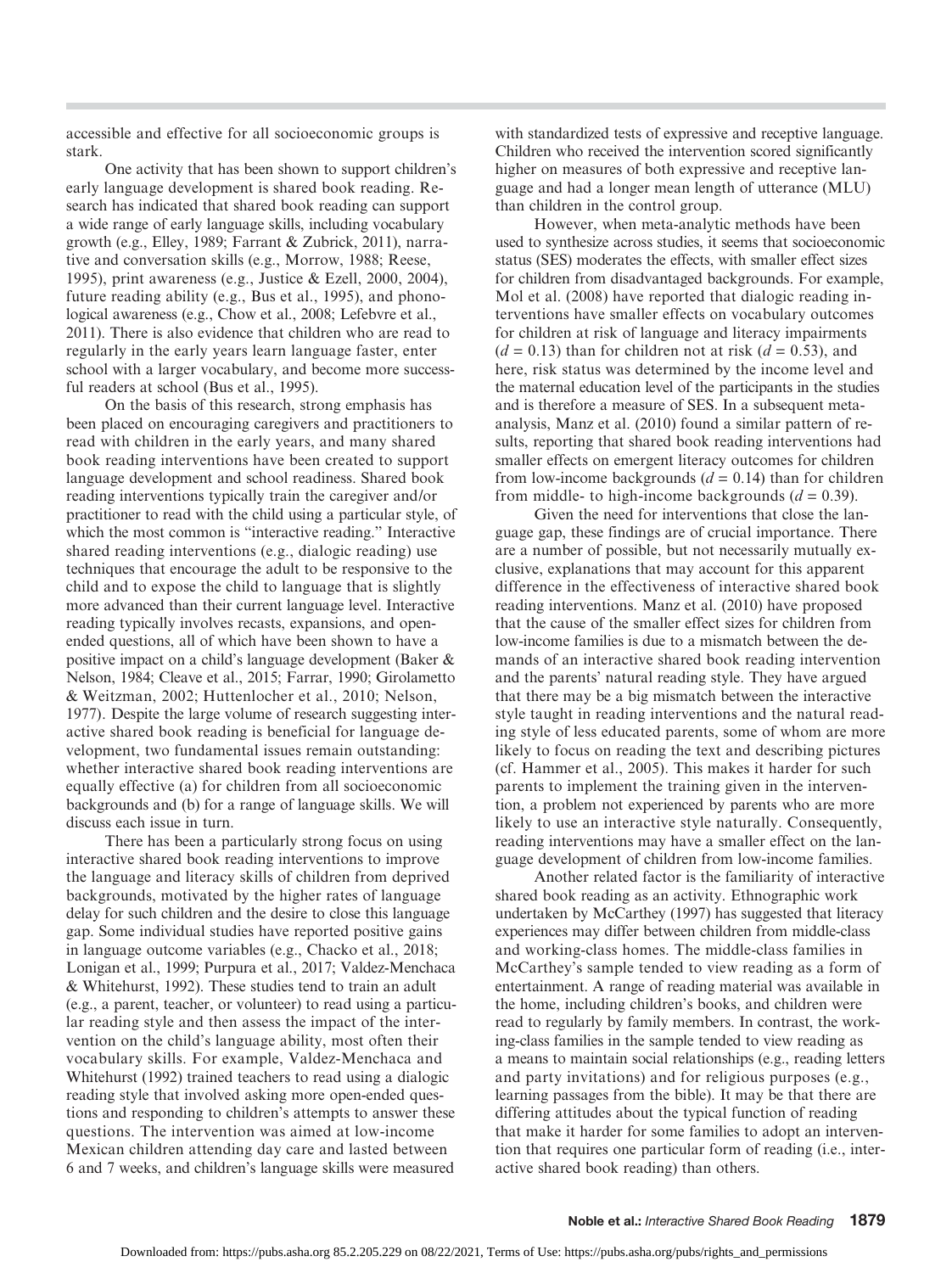If this is the case, then differences in the effectiveness of interactive shared book reading interventions between families may be due to differences in the families' familiarity with the form of reading required by the intervention. Research has shown that imposing unfamiliar literacy practices, such as interactive shared reading, on a family is likely to be ineffective (Mooney et al., 2016) and that if parents do not feel comfortable with books or do not read for pleasure, then shared book reading between the parent and the child is less likely to become embedded in family practice, less likely to be sustained, and less likely to be enjoyed by children (Bus et al., 2000). Therefore, the difference in the effectiveness of interactive shared book reading interventions may be due to lower rates of shared book reading as an activity, which impacts enjoyment and engagement with the shared book reading intervention. This then leads to smaller effects on language development.

The second outstanding issue is whether interactive shared book reading interventions are equally effective for a range of language outcomes. Reviews that have synthesized the evidence indicate that the impact of shared book reading interventions is stronger for some language outcomes than others. For example, a What Works Clearinghouse report on dialogic reading indicated that this form of interactive reading has a positive impact on oral language skills but "no discernible effects" (p. 1) on phonological processing (U.S. Department of Education, Institute of Education Sciences, What Works Clearinghouse, 2007). In a more recent report on shared book reading, the authors again concluded that shared book reading did not support all language skills equally (U.S. Department of Education, Institute of Education Sciences, What Works Clearinghouse, 2015). The review indicated that shared book reading had "no discernible effects" (p. 2) on alphabetics or reading achievement and reported mixed results for language comprehension and language development. In summary, while there is evidence that interactive shared book reading can support a range of language skills, when the research is synthesized and only the highest quality research is included, the results indicate that the efficacy of such interventions may vary depending on the specific outcome variables measured.

Furthermore, there are some language skills for which there is a much smaller evidence base. One such is grammatical development, for which there are only a handful of intervention studies, which have produced mixed findings. For example, Whitehurst et al. (1988) reported that children who had received an interactive shared book reading intervention developed more mature grammar abilities: They had a higher MLU, fewer single-word utterances, and higher frequency of phrases than children in a reading control group. Similarly, Valdez-Menchaca and Whitehurst (1992) reported that children receiving an interactive shared book reading intervention had longer MLUs and produced more syntactically complex sentences compared to children in a control group. However, there are also studies that have found no impact on grammatical development. For example, Lever and Sénéchal (2011) reported no difference

between the MLU of children who had received a dialogic reading intervention and that of children who had received an alternative treatment, namely, a phoneme awareness intervention. In summary, the evidence base for the impact of shared book reading on grammatical development is much weaker due the small number of studies and the mixed findings.

In this study, we investigated whether interactive shared book reading supports language in children from a range of socioeconomic backgrounds. We used two established interactive shared book reading interventions, namely, dialogic reading (Whitehurst et al., 1988) and pause reading (Colmar, 2014), and measured the impact of the interventions on a range of language outcomes, including grammatical development. We chose these interactive shared book reading interventions as there is existing evidence that they are effective at boosting some language skills in some populations. For example, Colmar (2011, 2014) reported that pause reading supports expressive language development in children with language delay and in children with language delay from deprived backgrounds. Similarly, dialogic reading has been shown to support vocabulary development in children, but not equally for children from all socioeconomic backgrounds (e.g., Mol et al., 2008). However, these two interventions have never been directly compared in the same design, so we do not know whether one is more effective than the other, which is important information for practitioners choosing interventions to use. We explored whether the two interactive shared book reading interventions (a) were equally well implemented by high- and low-SES caregivers and (b) led to equal gains in language skills in high- and low-SES children. In addition, we included an analysis of the caregivers' book reading behavior and engagement with the intervention. The advantage of this study design was that it allowed us to explore whether there are SES differences in the effectiveness of two established interventions.

Children aged between 2;6 and 3;0 were randomly allocated to a dialogic reading intervention, a pause reading intervention, or an active reading control group. We predicted that (a) caregivers in the intervention groups would increase their interactive reading behaviors significantly more than the caregivers in the control group and (b) children in the intervention groups would have larger language gains than children in the control group. We also measured the amount of reading each dyad engaged in over the 6-week intervention.

# Method

# Design

This was a single-center, double-blind, parallel-group study conducted in the United Kingdom and preregistered on [clinicaltrials.gov](https://osf.io/txu63/) (NCT02625584). Participants were randomly assigned to one of three parallel groups in a 1:1:1 ratio, to receive one of three interventions (see Figure 1 for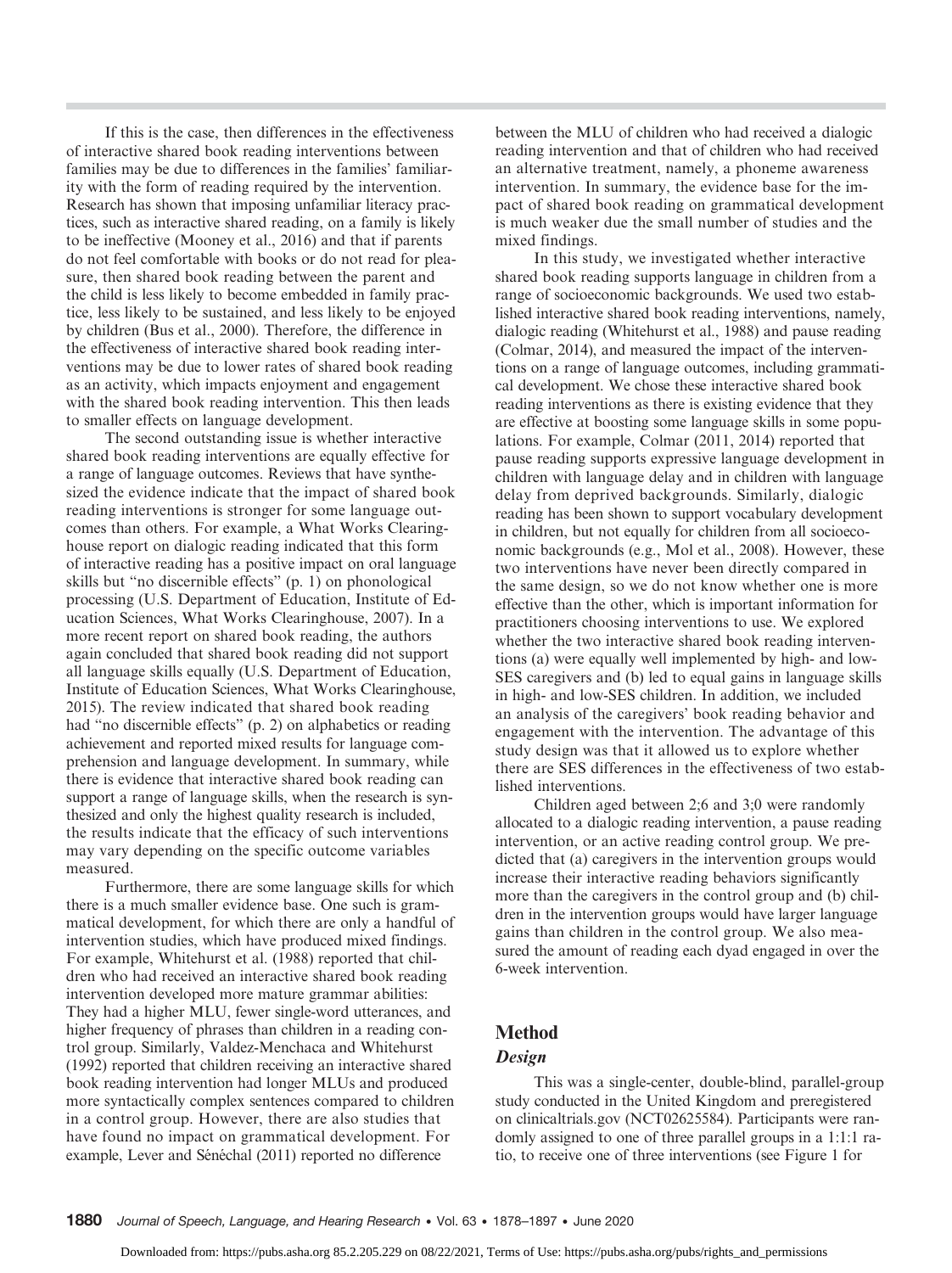

Figure 1. Consolidated Standards of Reporting Trials diagram. PLS = Preschool Language Scale; CELF = Clinical Evaluation of Language Fundamentals.

the Consolidated Standards of Reporting Trials [CONSORT] diagram).

#### **Participants**

Recruitment and enrollment lasted 2 years 10 months between March 2015 and January 2018, and posttesting finished in March 2018. The project ended in April 2018 when the funding period came to an end. Eligible participants were English-speaking monolingual children aged between 2;6 and 3;0 living in North West England. Exclusion criteria were as follows: less than 37 weeks' gestation, less than 5 lbs 9 oz at birth, prolonged and/or frequent ear infections, hearing another language (not English) for more than 1 day per week, children or caregivers who had a diagnosed disability that prevented participation (e.g., inability to understand instructions). This last criterion is standard exclusion criteria in our work, but note that no families in this study were excluded on this basis. There were 150 primary caregivers, of whom 137 were mothers, 10 were fathers, two were grandmothers, and one was a childminder. Children were aged between 2;6 and 3;0 at the first visit  $(M<sub>age</sub> = 32 months, SD = 2.07, range: 30–36), and 45%$ of children were female.

Caregivers' level of education ranged from no formal education to postgraduate degree. The previous literature suggests that caregiver education is the best SES predictor of language development (Arriaga et al., 1998; Bornstein et al., 1998; Dollaghan et al., 1999; Fenson et al., 1994; Hoff & Tian, 2005; Pan et al., 2005); therefore, level of caregiver education was our SES variable in all analyses.

This study received ethical approval from the University of Liverpool ethics committee. All participating caregivers gave informed consent on behalf of their child. Caregivers were reimbursed £10 for each testing session, and the child was given a book as a gift at the end of the study.

# **Materials**

#### Training Videos

Videos were created to introduce the two intervention conditions and the control condition to caregivers. The intervention condition videos included clips of caregivers engaged in the target interactive reading behaviors and general advice about making reading part of daily life. The control condition video contained only information about making reading part of daily life.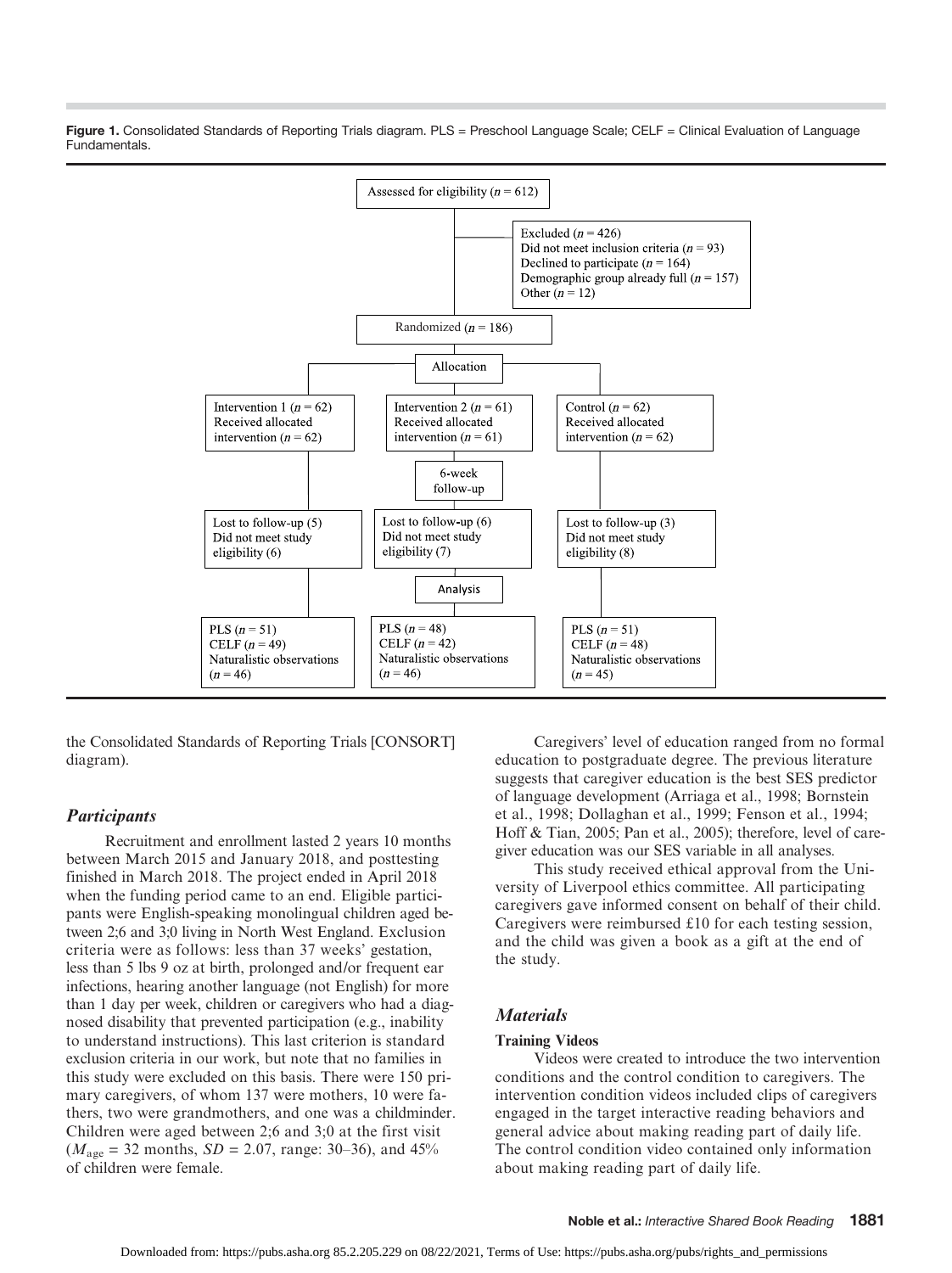#### **Ouestionnaires**

Caregivers completed the Family Questionnaire at the pre-intervention visit. The Family Questionnaire was devised for the UK Communicative Development Inventory project (Alcock et al., 2020) to collect information about a child's health, caregiver SES, language exposure, and whether the child attended child care. The questionnaire was constructed using a two-stage process. In the first stage, researchers created 24 questions that were hypothesized to relate to language development. In the second stage, researchers used focus groups and discussion with consultant researchers to refine and shorten the questionnaire to 21 questions. More details on questionnaire construction can be found in the work of Alcock et al. (2020). The Family Questionnaire was refined further for the current project after consultation with the original researchers to determine how successful the original version had been. Questions that were not relevant to the project were removed, and some questions were reworded to make them applicable to all family structures (see Supplemental Material S1 for the Family Questionnaire).

In the current study, we used the Family Questionnaire to (a) screen for exclusion criteria and (b) assign children to SES categories based on caregiver education. The Family Questionnaire contains seven levels of caregiver education: (1) no formal education, (2) 1–4 General Certificates of Secondary Education (GCSEs)/O-Levels (at any grade)/ National Vocational Qualification (NVQ) Level 1 or similar, (3) 5+ GCSEs (Grades A\*–C)/O-Levels (passes)/NVQ Level 2 or similar,  $(4)$  1 A-Levels/2–3 AS-Levels,  $(5)$  2+ A-Levels/NVQ Level 3 or similar, (6) University degree/ Higher National Diploma/Higher National Certificate/ NVQ Level 4 or 5 or similar, and (7) postgraduate degree or similar (e.g., Postgraduate Certificate in Education, PhD,  $MA$ ).<sup>1</sup> Caregivers with a degree or higher were categorized as "high SES," and caregivers with 2+ A-Levels or fewer qualifications were categorized as "low SES." Note that, according to the 2011 census, 63% of the U.K. population had 2+ A-Levels or fewer qualifications (Office for National Statistics, National Records of Scotland, & Northern Ireland Statistics and Research Agency, 2016).

Caregivers also completed two further questionnaires at the pre- and post-intervention visits: the Homelife Questionnaire, which collected information on book reading in the family home, and the Title and Author Checklist, which collected information on the child's current level of exposure to storybooks. These data were not analyzed in this study.

#### Intervention Materials

All caregivers were given a set of 20 books to read to the child during the 6-week intervention (see Supplemental Material S2 for the list of books). All books chosen were

appropriate for the age group and were similar in length. The caregivers were also given an audio recorder and a reading diary to collect information about the amount of reading they managed over the 6-week intervention. The reading diary contained a page for each scheduled reading session, with information for the caregivers and space for comments (see Supplemental Material S3 for an example reading diary page). Each child had a different random order of books to read during the 6-week intervention period, and caregivers were asked to stick to the order in their reading diary. By following the order in the reading diary, each of the 20 books was read 3 times over the 6-week intervention period. Caregivers were instructed to audiorecord the reading sessions and to mark each page in the reading diary once the book had been read.

#### Dialogic Reading Intervention

Caregivers were trained to read using an interactive dialogic reading style as devised by Whitehurst et al. (1988; see Box 1 in Supplemental Material S4 for a full description of the technique). Dialogic reading involves the use of a series of conversational strategies to scaffold an interactive conversation between the child and the caregiver while reading. These strategies are known as the PEER sequence. By following this sequence, the adult

- prompts the child to say something about the book,
- evaluates the child's response,
- expands the child's response, and
- repeats the prompt to help the child learn from the expansion.

A fundamental element of dialogic reading is the use of prompts to begin the PEER sequence while reading with a child. The acronym CROWD stands for five recommended prompts, as follows:

- 1. Completion
- 2. Recall
- 3. Open question
- 4. Wh-question
- 5. Distancing question

Caregivers watched a training video that explained dialogic reading in detail. Each step in the PEER sequence and each CROWD prompt were described, and video clips of a caregiver and a child reading were shown to demonstrate each step. After watching the training video, the researcher answered questions and gave the caregiver a set of information sheets that summarized the technique (see Supplemental Material S5 for the dialogic reading caregiver information sheet).

# Pause Reading Intervention

Caregivers were trained to read in an interactive pause reading style based on the works of Colmar (2011, 2014; see Box 2 in Supplemental Material S6 for a full description

<sup>1</sup> GCSEs are exams taken at the end of British high school when the student is 15 or 16 years old. Five passes at Grade C or higher are considered roughly equivalent to a U.S. high school diploma. A-Level exams are generally taken 2 years later when students are 17 or 18 years old. A-Levels are most similar to American Advanced Placement courses.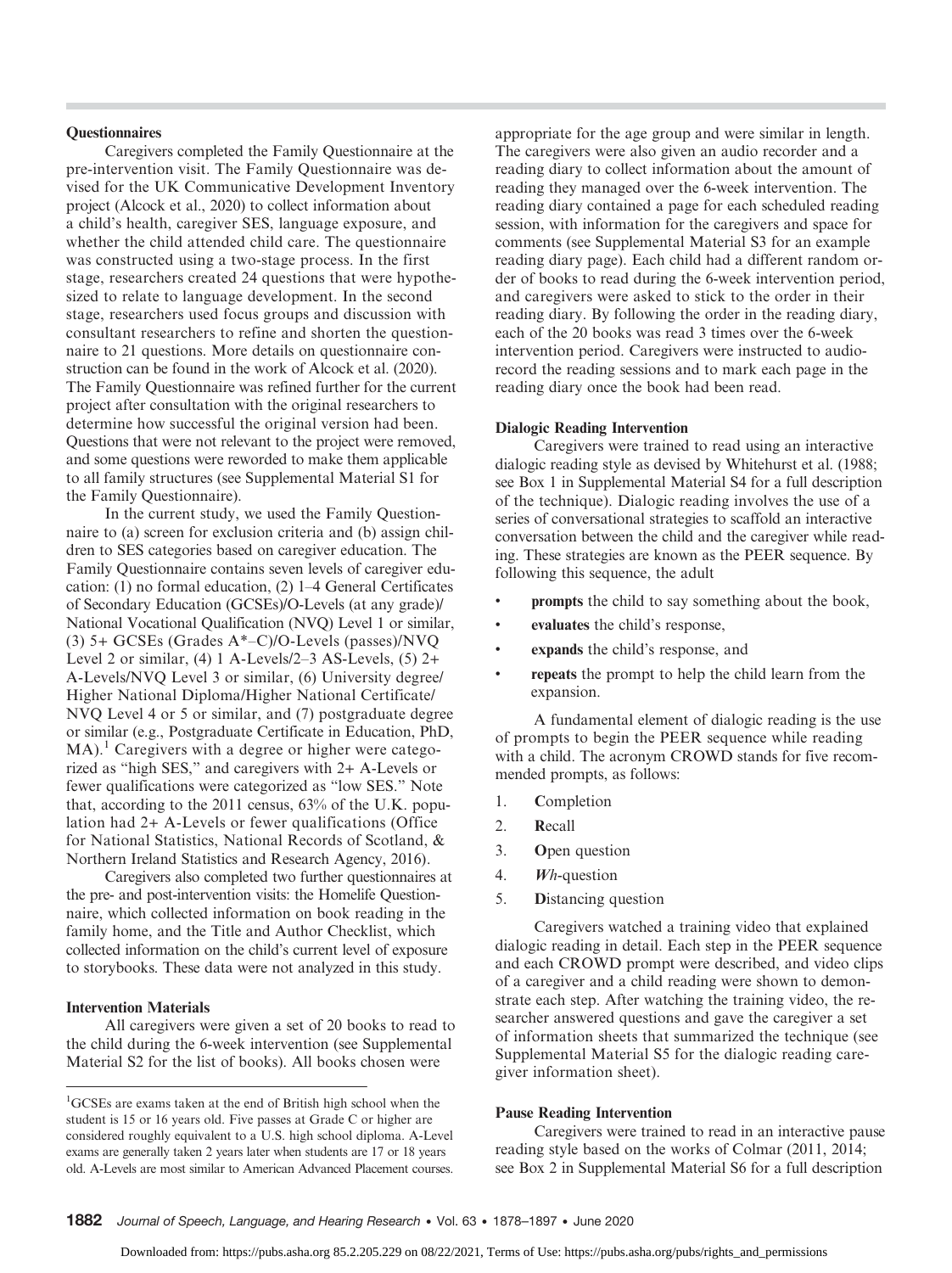of the technique). To guide caregivers in this technique, we created the PROB sequence to scaffold an interactive conversation between the child and the caregiver while reading. By following the PROB sequence, the adult

- uses pauses at each page turn to let the child talk first,
- responds to what the child says or points to,
- uses open-ended prompts (i.e., asks a contingent openended question), and
- boosts what the child says by rephrasing or adding more information.

Caregivers were trained to use open-ended questions and were given the following five open-question templates to help when creating their own open questions during reading:

- 1. Why questions (e.g., "Why do you think…")
- 2. Tell me prompts (e.g., "Tell me about this picture…")
- 3. What questions (e.g., "What do you think…")
- 4. How questions (e.g., "How do you know…")
- 5. I wonder prompts (e.g., "I wonder what's happening in this picture…")

Caregivers watched a training video that explained pause reading in detail. Each step in the PROB sequence and each question starter were described, and video clips of a caregiver and a child reading were shown to demonstrate the technique. After watching the training video, the researcher answered questions and gave the caregiver a set of information sheets that summarized the technique (see Supplemental Material S7 for the pause reading caregiver information sheet).

#### Active Reading Control Condition

Caregivers in the control condition were not trained to read with their children in any specific style. Instead, these caregivers were given the same books as the children in the intervention conditions but were given only general information about how to make reading part of their daily routine. We chose to provide this information to caregivers in all conditions to help them successfully read with their children over the 6-week period.

The training video explained that reading together supports language development and provided the caregiver with the following tips to make shared reading part of their daily routine:

- Choose a space free of distractions (e.g., television and toys)
- Create an area that is comfortable and inviting
- Sit close together so the child can see the caregiver's face and the book
- Let the child hold the book and turn the pages if they want to
- Be flexible about what time of day you read
- Choose a time of day that suits the caregiver and the child
- If the child doesn't want to read, just follow their lead and read when they want
- Let them sit by you if they don't want to sit still
- Have fun

Caregivers watched a training video that used clips of a caregiver and a child reading together and photos to illustrate each tip. After watching the video, the researcher answered questions and gave the caregiver a set of information sheets that summarized the information in the video (see Supplemental Material S8 for the control group caregiver information sheet).

## Outcome Measures

The Preschool Language Scale–Fifth Edition (PLS-5 UK; Zimmerman et al., 2014) is a comprehensive language assessment instrument that evaluates both expressive and receptive language skills via elicitation and free-play and includes measures of vocabulary, phonological awareness, social communication, and language structure. The PLS-5 UK has good-to-excellent stability across time (test–retest reliability) with corrected stability coefficients from .86 to .95 for the different age ranges and has excellent internal consistency with split-half reliability coefficients of .96 for the age ranges tested in this study. Scores on the PLS-5 UK are highly correlated with scores on the Preschool Language Scale–Fourth Edition UK  $(r = .85)$  and the Clinical Evaluation of Language Fundamentals Preschool-2 (CELF Preschool-2;  $r = .79$ ), both of which are designed to test the same or similar constructs and provide evidence of its validity. It contains two subtests: the Auditory Comprehension subscale and the Expressive Communication subscale. In this study, we used the raw score on the Auditory Comprehension subscale as a measure of language comprehension and the raw score on the Expressive Communication subscale as a measure of language production.

The CELF Preschool-2 UK (Wiig et al., 2006) is a standardized measure of the language knowledge of individual children. In this study, we used the Sentence Structure subtest, which assesses children's comprehension of a range of simple and complex sentence structures. A sentence is read to the child, and the child chooses, from a set of pictures, which picture "goes with" that sentence. The Sentence Structure subtest has good stability over time (test–retest reliability;  $r = .77$ ) and good internal consistency, with a split-half reliability coefficient of .78. The Sentence Structure subtest is moderately correlated with the Sentence Structure subtest of the CELF Preschool-2 ( $r = .63$ ), and the CELF Preschool-2 total language score is highly correlated with the Preschool Language Scale–Fourth Edition  $(r = .73)$ , both of which are designed to assess the same or similar constructs. We used the raw score on this subtest as a measure of syntax comprehension.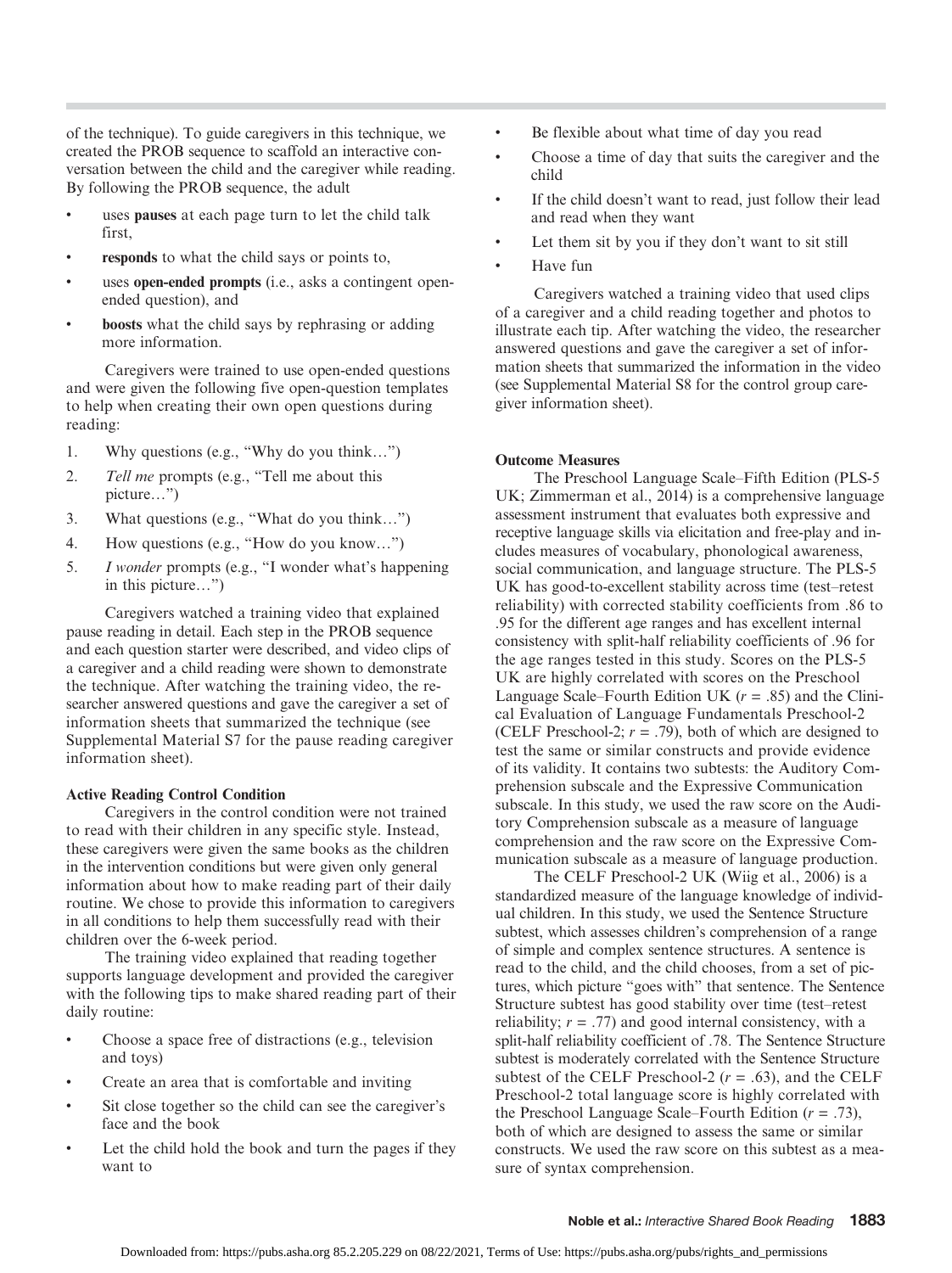Finally, we calculated child mean length of utterance in morphemes (MLU) from transcriptions of the child speech during the pre-intervention session, which were transcribed in CHAT following CHAT guidelines (MacWhinney, 2000). MLU is a measure of the morphosyntactic complexity of speech. Because of the time it takes to transcribe naturalistic data, we transcribed a random sample of participants from each condition/SES level ( $N = 47$ ; mean number of utterances per child per session =  $88.67$ ,  $SD = 33.84$ , range: 8–175).

#### Procedure

Participants were recruited from an existing database of families interested in taking part in research, by our partners in local nurseries and children centers, and through advertisements on social media. Families attended two sessions with a member of the research team: a preintervention session and a post-intervention session. These visits took place at one of three locations: the family home, a community setting such as the child's nursery, or the University Language Laboratory. At the pre-intervention session, (a) caregivers completed the pre-intervention questionnaires, (b) the researcher administered the PLS-5 UK and the Sentence Structure subtest of the CELF Preschool-2 UK, and (c) the child and the caregiver were video-recorded playing with toys for 10 min and reading two books.

Once both the language assessments and the naturalistic recordings were complete, the researcher randomly assigned the family to one of the following groups: dialogic reading intervention, pause reading intervention, or an active reading control group, according to CONSORT guidelines (Schulz et al., 2010). Randomization was achieved via the following procedure. Prior to the start of the project, a randomization sequence was generated by an independent researcher, unconnected to the project, with a 1:1:1 allocation using random block sizes of 3, 6, and 9. Blocks were generated with a permuted-block design using a computerized random number generator. The allocation sequence was concealed from the researchers inside sequentially numbered, opaque, sealed and signed envelopes. The piece of paper inside the envelope that stated the condition assignment was wrapped in foil to prevent the allocation being visible from the outside of the envelope.

After completion of the language assessments and naturalistic recordings, the researcher selected the envelope bearing the participant's assigned number. The researchers then video-recorded themselves opening the envelope to document that the envelope was intact prior to allocation and to record the participant's condition assignment. The caregiver remained blind to the three conditions within the study and blind to their condition assignment.

The intervention was then introduced to the caregiver using a training video specific to the condition assignment. For the dialogic reading intervention condition and the pause reading intervention condition, caregivers were introduced to the interactive reading technique and were given general advice about making reading part of their daily

routine. Caregivers in the control condition were only given the general advice about making reading part of their daily routine.

After watching the training video, the researcher summarized the content of the video and provided the caregiver with information sheets specific to each condition. The researcher also provided links to watch the video again and to access audio recordings of the summary leaflet. The researcher explained how to use and complete the reading diary as well as how to use the audio recorder and asked the families to try to read two books to their child 5 times a week.

During the 6-week intervention period, the researchers contacted all caregivers by e-mail, text, phone call, or letter on a weekly basis. Through these weekly contacts, the intervention messages were repeated, and the caregivers' questions were answered.

Approximately 6 weeks after the pre-intervention session, the caregiver and the child attended a post-intervention session (mean number of days between pre- and postintervention sessions = 47.66 days,  $SD = 6.22$ , range: 41–70). At this visit, the language assessments and the naturalistic recordings from the pre-intervention session were repeated by a researcher blind to the condition assignment of the family. The caregiver also completed the post-intervention questionnaires. At the end of the session, the caregivers were given a full debrief about the purpose of the study.

#### Intensity and Number of Reading Sessions

Each caregiver was asked to read 5 times per week and to read two books per session. This equaled a maximum of 60 reading sessions over a 6-week intervention period. The choice of a 6-week duration was based on previous studies that have reported positive findings of interactive reading on the language development of children in our target age range using interventions of similar length (most run between 4 and 8 weeks). For example, in Mol et al.'s (2008) meta-analysis, three out of the four reading interventions involving 2- to 3-year-old children were all between 4 and 6 weeks in duration and typically reported medium-to-large effect sizes on productive measures of language development.

The caregivers were given an audio recorder and a reading diary to collect information about their reading behaviors. Caregivers were asked to audio-record all reading sessions and to use the reading diary to document when they read. To calculate the number of reading sessions, we counted the sessions marked in the reading diary. If fewer than 60 sessions (i.e., the maximum number of sessions) were marked in the reading diary, we cross-referenced with the audio recordings to check for any additional reading sessions that were recorded but not marked in the reading diary. One hundred and forty-seven of the 150 caregivers provided this information (note that the other three were not categorized as "lost to follow-up" in the CONSORT diagram [see Figure 1] but were included in the analyses). The mean rate of reading sessions was high, but there was a large variation in the number of sessions between families  $(M = 50.63, SD = 14.54, range: 0–60).$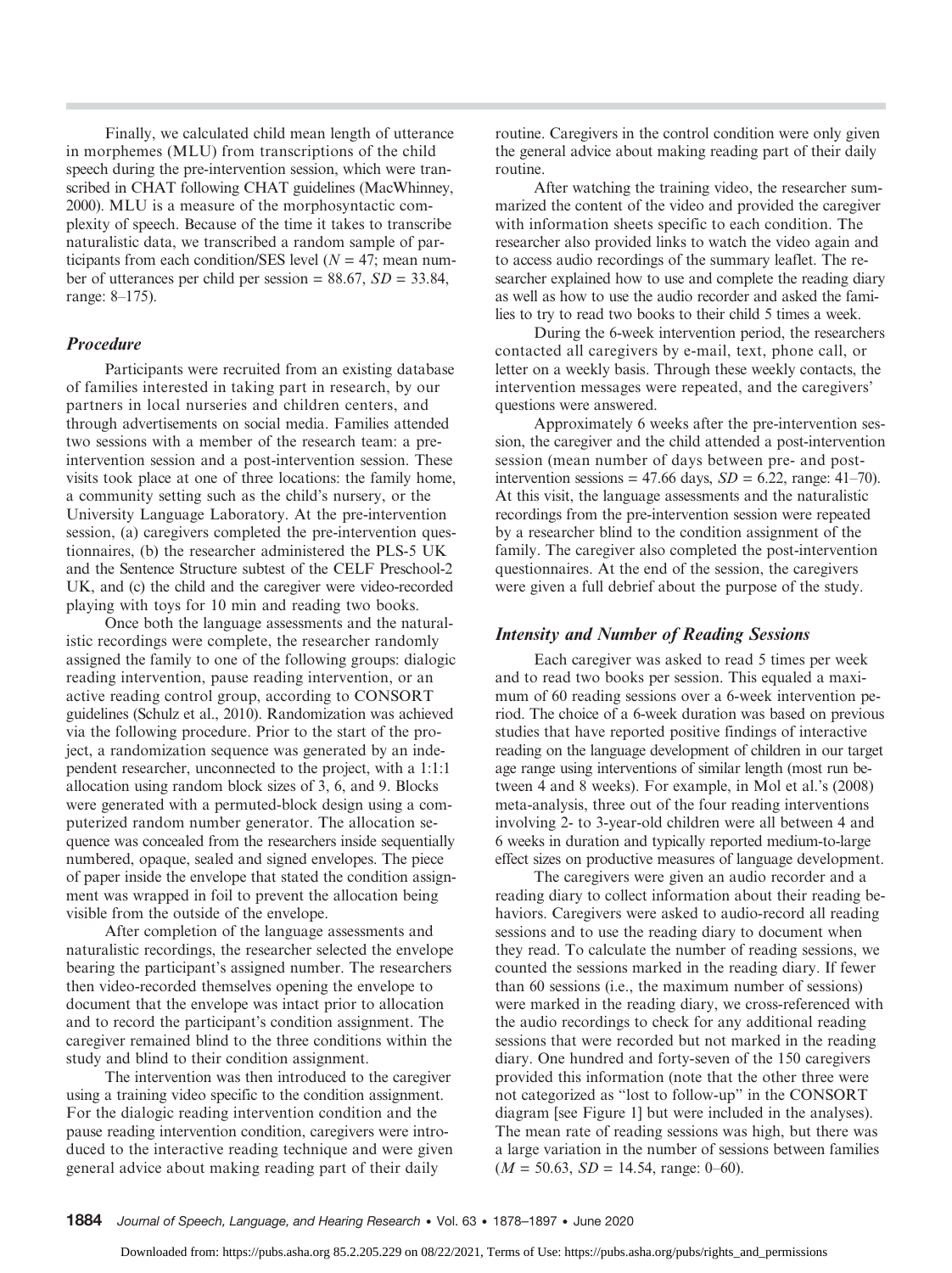# Coding

The pre- and post-intervention book reading video recordings were coded for the presence of caregiver dialogic reading and pause reading behaviors. All participant video files were coded for both types of book reading behaviors, regardless of the condition the participant was assigned to, and coders were blind to the condition assignment of the participants when coding.

Most naturalistic analyses in the child language literature use an event-counting method to code behavior, in which researchers transcribe and code every utterance produced by both the child and caregivers. However, this is extremely time consuming and is often not practical or cost effective in studies, such as this one, that test a large number of participants. In addition, the data it yields are not necessarily as representative of the child's or the caregivers' everyday behavior, as is commonly assumed (see Tomasello & Stahl, 2004, for a detailed description of the problems inherent in this observational sampling method). Thus, for this study, we chose a different observational coding method, namely, a "one-zero time sampling" method, in which the observer records, during each sample period, whether the behavior occurred at least once (scored as 1) or did not occur (scored as 0). This method is commonly used in the animal behavior literature (see Martin & Bateson, 1986, for a review) and has been used for coding child behaviors in the past (albeit not as often recently; e.g., see Bishop, 1951; Olson, 1929; Richards & Bernal, 1972). Each video was split into 30-s segments, and researchers coded whether there were dialogic reading and pause reading behaviors present in each 30-s segment (see Supplemental Material S9 for details of the coding scheme). This method is suitable for our purposes (achieving a reliable estimate of differences in the target behaviors produced across conditions and across time) because the target behaviors are of variable duration yet total observation time is relatively constant across conditions. The method allows us to equate caregivers who respond differently but equally effectively to the training. The dependent variable was the proportion of the segments that contained evidence of the target book reading behaviors. This resulted in two scores of book reading behavior per video: one score for caregiver dialogic reading behaviors and one score for caregiver pause reading behaviors. A randomly selected 10% of both the pre- and post-intervention recordings were second coded. For dialogic reading behaviors, Cohen's κ was .85, and for pause reading behaviors, Cohen's κ was .91, indicating excellent agreement on both measures. All discrepancies were resolved by the first author.

## **Results**

#### Analysis Strategy

The data were analyzed using SPSS (Version 22) and R (Version 3.6.0; R Core Team, 2018) using RStudio (Version 1.2.1335; RStudio Team, 2019; data, scripts, and output files are available in an R project folder at [https://](http://clinicaltrials.gov)

[osf.io/txu63/](http://clinicaltrials.gov); see also Supplemental Material S13). For all regression models, to increase the stability of the model, the predictors were not fully crossed. Instead, the model only included the interactions of theoretical interest. In practice, this meant that the interactions between caregiver reading behavior, pre-intervention score, and family SES were not included, but the interaction of each of these predictors with the intervention group was included, to establish whether the potential effects of the intervention groups were dependent on other variables. The reported statistics were generated using bootstrapped simulations ( $R = 1,000$ ), which provided 95% confidence intervals as well as standard errors and *p* values derived from the sampling distribution. Descriptive statistics for the main analyses are provided in violin plots below and in tables (raw score means and standard deviations) in Supplemental Material S10.

#### Preliminary Analyses

We ran a series of one-way analysis of variance (ANOVA) to test for differences across conditions in the age and SES of the participants and the level of caregiver education (see Table 1). There were no significant differences in age,  $F(2, 144) = 1.67$ ,  $p = .19$ ,  $\eta_p^2 = .02$ ; SES (low/ high),  $F(1, 144) = 0.48$ ,  $p = .49$ ,  $\eta_p^2 = .003$ ; and education,  $F(2, 147) = 0.096, p = .91, \eta_p^2 = .001.$ 

#### Caregiver Reading Style

The first analysis examined whether the reading interventions had the intended effect on the caregiver's reading style by comparing the presence of dialogic and pause reading behaviors in the pre-intervention reading session and the post-intervention reading session 6 weeks later.

At the pre-intervention session, there were similar levels of dialogic and pause reading behaviors across the intervention and control groups (dialogic reading behavior: dialogic group,  $M = 0.41$ ,  $SD = 0.22$ , and control group,  $M = 0.42$ ,  $SD = 0.23$ ; pause reading behavior: pause group,  $M = 0.17$ ,  $SD = 0.12$ , and control group,  $M = 0.25$ ,  $SD =$ 0.17); although, note that, overall, the parents were more likely to produce dialogic reading behavior ( $Ms = 0.41$  and 0.42) than pause reading behavior ( $Ms = 0.17$  and 0.25). Hence, separate difference scores were calculated between the pre- and post-intervention assessments for dialogic reading behaviors and pause reading behaviors, with larger scores representing a greater increase in rate of reading behaviors. Using difference scores, rather than raw pre- and post-intervention scores, allowed us to simplify the regression model and simulate the main comparisons of interest as main effects, for ease of interpretation.

Figures 2 (dialogic reading) and 3 (pause reading) illustrate the results. Dialogic reading scores increased in the dialogic reading group (pre-intervention:  $M = 0.41$ ,  $SD = 0.22$ ; post-intervention:  $M = 0.71$ ,  $SD = 0.20$ ) but not in the control group (pre-intervention:  $M = 0.42$ ,  $SD = 0.23$ ; post-intervention:  $M = 0.39$ ,  $SD = 0.25$ ). Similarly,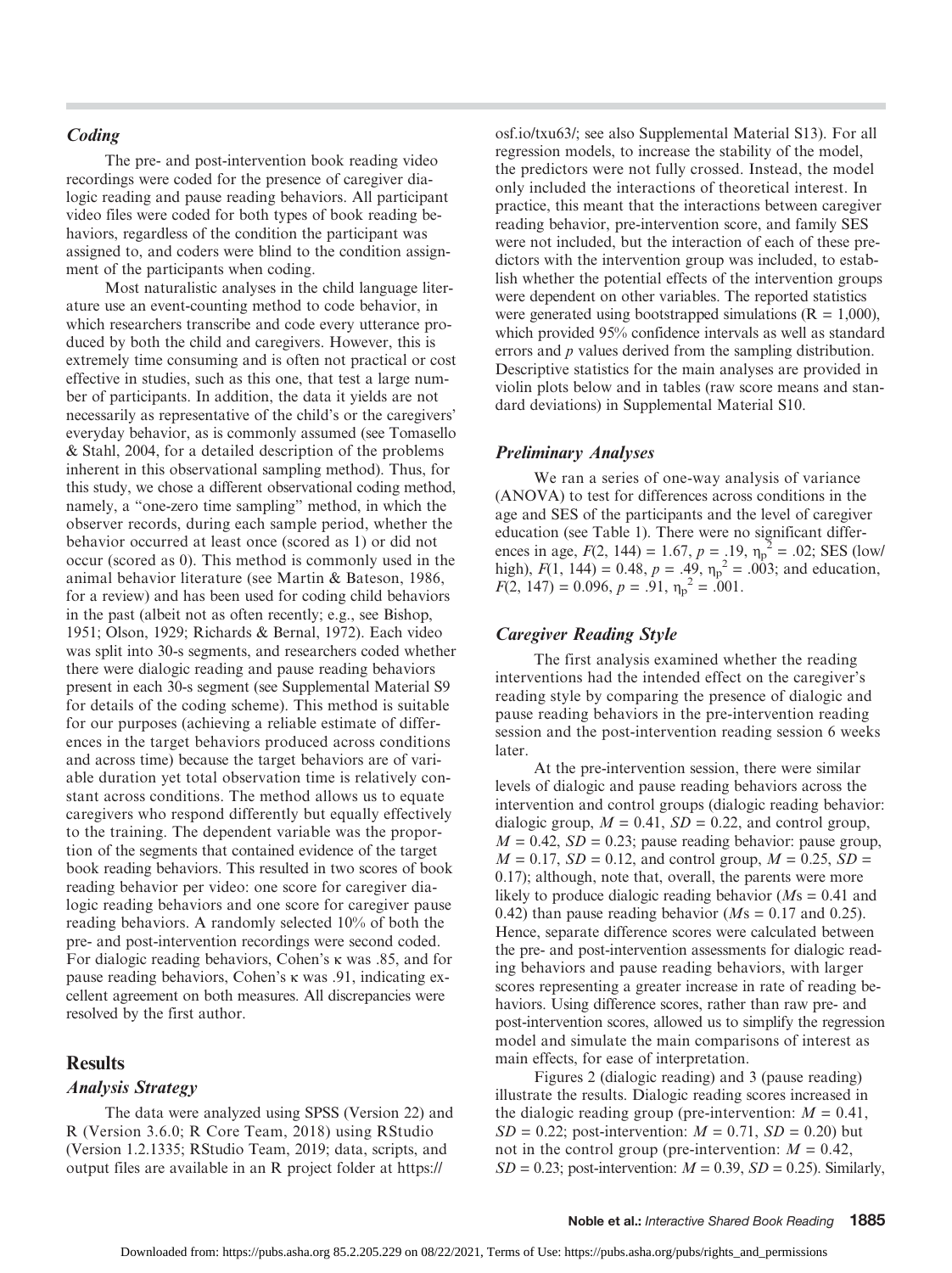Table 1. Age in months (SD), caregiver education level, and number and gender of child participant at the pre-intervention session.

| <b>Condition</b> |          | Age in months (SD) | Caregiver education | $N$ (girls) |
|------------------|----------|--------------------|---------------------|-------------|
| Dialogic reading | High SES | 32.69(2.03)        | 6.45(0.51)          | 29(15)      |
|                  | Low SES  | 32.41 (2.24)       | 4.32(1.09)          | 22(16)      |
| Pause reading    | High SES | 32.17 (2.22)       | 6.45(0.51)          | 29(11)      |
|                  | Low SES  | 31.84(2.01)        | 4.05(1.22)          | 19(7)       |
| Control          | High SES | 31.87 (1.83)       | 6.40(0.50)          | 30(10)      |
|                  | Low SES  | 31.76 (2.14)       | 4.00(1.10)          | 21(9)       |

pause reading scores increased in the pause reading group (pre-intervention:  $M = 0.17$ ,  $SD = 0.12$ ; post-intervention:  $M = 0.59$ ,  $SD = 0.28$ ) but not in the control group (preintervention:  $M = 0.25$ ,  $SD = 0.17$ ; post-intervention:  $M = 0.24$ ,  $SD = 0.18$ ; see the descriptive statistics in Supplemental Material S10 for tables of raw score means and standard deviations.

We ran two multiple regression models to examine whether there were changes in parental reading behavior between the pre- and post-intervention sessions. The first compared levels of dialogic reading in caregivers receiving a dialogic intervention to those in the control group, and the second compared the pause reading behavior of caregivers assigned to the pause reading intervention to those in the control group. The outcome measure was the difference in scores for dialogic (Analysis 1) or pause (Analysis 2) reading behavior between the pre- and post-intervention recorded book reading sessions. Intervention group (dialogic/ pause vs. control) and family SES (high/low) were entered as effect-coded factors. Pre-intervention scores were added as predictors to control for baseline differences, and number of reading sessions completed (No. sessions) was added to

control for the effect of the number of reading sessions completed. These were added as centered, continuous predictor variables.

The first regression model compared dialogic reading and control groups (see Table 2). The model explained 58.66% of the variance in the change in parental dialogic reading behavior,  $F(7, 82) = 16.62$  [0.97, 26.84],  $p < .001$ ,  $R^2$  = .59. As predicted, the caregivers assigned to the dialogic reading intervention showed a significantly larger increase in dialogic reading style than those in the control group,  $\beta = .36$  [0.17, 0.41],  $SE = 0.06$ ,  $t = 5.97$ ,  $p < .001$ . Note also that caregivers with higher pre-intervention dialogic reading scores showed smaller increases than those who started with lower scores,  $\beta = -0.73$  [-0.9, -0.56],  $SE = 0.09$ ,  $t = -8.40$ ,  $p < .001$ , suggesting that the intervention had a bigger effect on those caregivers who produced fewer dialogic reading behaviors spontaneously. None of the covariates (No. sessions, SES, pre-intervention score) interacted with the intervention group, and there were no other significant main effects in the model.

The second regression model compared the pause reading and control groups (see Table 3). This model



Figure 2. Gains in dialogic reading behaviors between pre- and post-intervention reading sessions for caregivers in the dialogic reading condition and the control condition. SES = socioeconomic status.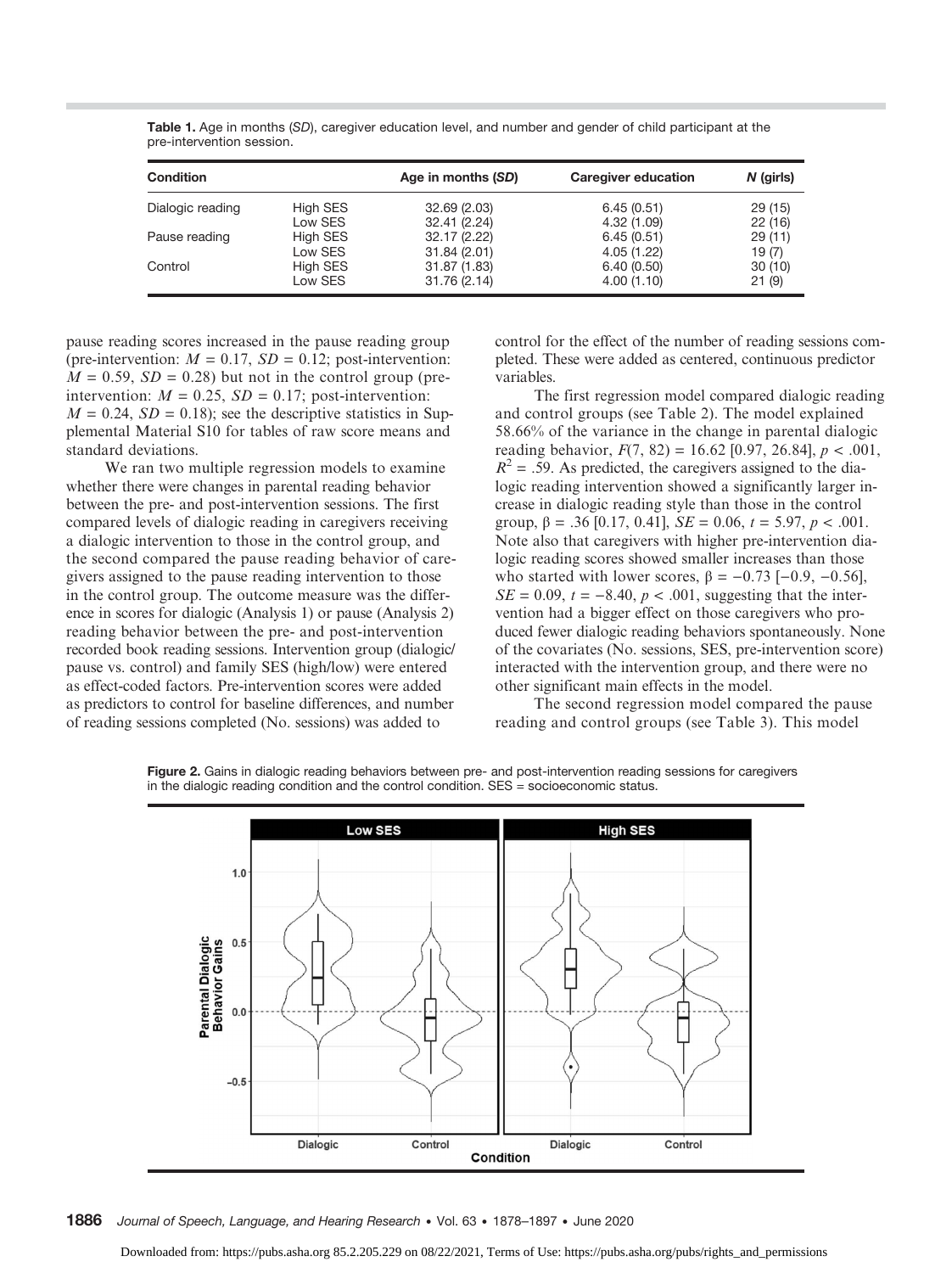

Figure 3. Gains in pause reading behaviors between pre- and post-intervention reading sessions for caregivers in the pause reading condition and the control condition. SES = socioeconomic status.

explained 58.86% of the variance in the change in parental pause reading,  $F(7, 82) = 16.76$  [3.96, 24.57],  $p < .001$ ,  $R^2$  = .59. As predicted, the caregivers assigned to the pause reading intervention showed a significantly larger increase in pause reading style than those in the control group,  $\beta$  = .42 [0.29, 0.57],  $SE = 0.07$ ,  $t = 5.87$ ,  $p < .001$ . This difference interacted with the number of reading sessions completed: A greater number of sessions was associated with a larger difference in pause reading behavior change between the two groups,  $β = 0.56$  [0.05, 1.14],  $SE = 0.28$ ,  $t = 1.98$ ,  $p = .047$ . There was also a significant main effect of the number of reading sessions,  $β = -0.3$  [-0.58, -0.02],  $SE =$ 0.14,  $t = -2.13$ ,  $p = .034$ , reflecting the larger increases in post-intervention pause reading for caregivers who had completed more sessions. There were no other significant main effects or interactions.

Collectively, the findings suggest that both interventions were effective at changing caregivers' reading style

regardless of their SES. When caregivers were trained to use either a pause reading style or a dialogic reading style, they increased their use of these reading behaviors significantly more than caregivers in the control condition.

#### Child Language Outcomes

Measures used were receptive language (PLS-5 UK), expressive language (PLS-5 UK), syntax comprehension (CELF Preschool-2 UK), and syntax production (MLU calculated from naturalistic data) both at pre-intervention and during a post-intervention session approximately 6 weeks later. Although pre-intervention scores for high-SES children were slightly higher, as is to be expected (see Table 4), there were similar levels of language across the intervention groups at the pre-intervention session (see Table 5). Thus, difference scores between the pre- and post-intervention assessments were calculated for each of the four language

Table 2. Summary of the multiple regression model fitted to caregiver dialogic reading behavior.

| Term                                           |                                    | SE        |         | р      |
|------------------------------------------------|------------------------------------|-----------|---------|--------|
| Intercept                                      | $0.12$ [0.09, 0.21]                | 0.03      | 3.90    | < 0.01 |
| Dialogic vs. control                           | $0.36$ [0.17, 0.41]                | 0.06      | 5.97    | < .001 |
| No. sessions                                   | 2.3e-03 [-8.6e-04, 5.1e-03]        | $1.5e-03$ | 1.52    | .096   |
| <b>SES</b>                                     | $0.03$ [-0.09, 0.09]               | 0.04      | 0.76    | .449   |
| Pre-intervention score                         | $-0.73$ [ $-0.9$ , $-0.56$ ]       | 0.09      | $-8.40$ | < 0.01 |
| Dialogic vs. control x No. sessions            | $-2.6e-03$ [ $-8.4e-03$ , 3.3e-03] | $3.0e-03$ | $-0.88$ | .304   |
| Dialogic vs. control $\times$ SES              | $-0.07$ [ $-0.17$ , 0.18]          | 0.09      | $-0.76$ | .441   |
| Dialogic vs. control $\times$ Pre-intervention | $-0.16$ $[-0.49, 0.17]$            | 0.17      | $-0.91$ | .356   |

Note. This regression model explained 58.66% of the variance in the change in parental dialogic reading behavior: F(7, 82) = 16.62 [0.97, 26.84],  $p < .001$ ,  $R^2 = .5866$ ,  $N = 90$ . SES = socioeconomic status.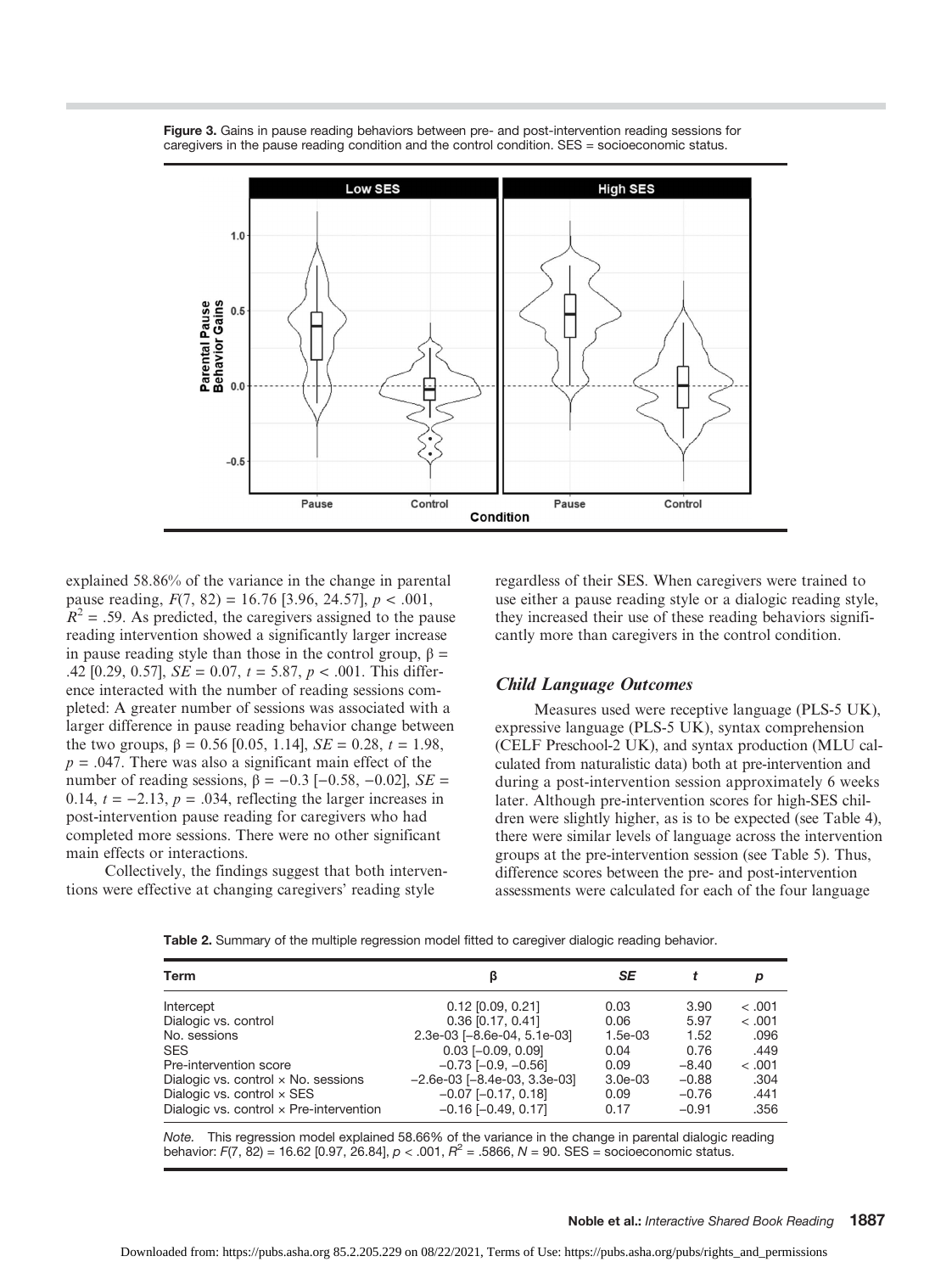Table 3. Summary of the multiple regression model fitted to caregiver pause reading behavior.

| Term                                 |                                       | SE        |         |         |
|--------------------------------------|---------------------------------------|-----------|---------|---------|
|                                      |                                       |           |         |         |
| Intercept                            | $0.2$ [0.18, 0.32]                    | 0.04      | 5.57    | < 0.001 |
| Pause vs. control                    | $0.42$ [0.29, 0.57]                   | 0.07      | 5.87    | < .001  |
| No. sessions                         | $-0.3$ [ $-0.58$ , $-0.02$ ]          | 0.14      | $-2.13$ | .034    |
| <b>SES</b>                           | $0.05$ [-0.09, 0.09]                  | 0.05      | 1.04    | .294    |
| Pre-intervention score               | 7.6e-04 [-2.6e-03, 4e-03]             | 1.7e-03   | 0.45    | .637    |
| Pause vs. control x No. sessions     | $0.56$ [0.05, 1.14]                   | 0.28      | 1.98    | .047    |
| Pause vs. control x SES              | $9.7e-03$ [-0.18, 0.19]               | 0.09      | 0.10    | .917    |
| Pause vs. control x Pre-intervention | $-3.6e-03$ [ $-9.9e-03$ , $3.4e-03$ ] | $3.4e-03$ | $-1.06$ | .267    |

Note. This regression model explained 58.86% of the variance in the change in parental pause reading:  $F(7, 82) = 16.76$  [3.96, 24.57],  $p < .001$ ,  $R^2$  = .5886, N = 90. SES = socioeconomic status.

measures, with larger scores representing greater improvement (see Figure 4).

Four separate models were fitted to these difference scores, one for each of the four language outcome measures. As is usual when building regression models in R, the factor with three levels (intervention group) was entered as a Helmert-coded factor with two contrasts. The first contrast compared the scores of the participants assigned to the pause reading group to those of the participants assigned to the dialogic reading group. The second then compared the scores of the participants receiving an intervention (i.e., the pause group and the dialogic group combined) to those of the participants in the control group. No. sessions was entered as a centered, continuous variable, based on the information collected from audio recordings and reading diaries, and pre-intervention score was included as a centered, continuous predictor. Finally, SES was entered as an effect-coded factor (high/low). The full statistics for all models, including the goodness of fit of the models to the data ( $R^2$  values), are reported in Tables 4–7. For succinctness, we summarize only the main effects of interest in the text.

The first model was fitted to the change in expressive language scores (PLS-5 UK), with intervention group (dialogic/pause/control), SES (high/low), No. sessions, and pre-intervention score as model parameters (see Table 6). This model structure did not provide an adequate fit to the data,  $F(11, 135) = 0.5 [-1.85, 0.85], p = .898, R^2 = .04,$ indicating that our predictors did not capture significant variance in the outcome measure. Contrary to our prediction, intervention group (pause vs. dialogue, control vs. intervention) did not have an effect on the change in expressive language scores between pre- and post-intervention

sessions (both  $ps > .60$ ). No. sessions, pre-intervention score, and SES all had nonsignificant effects ( $ps$  > .124).

The second model was fitted to the change in receptive language scores (PLS-5 UK), which also included intervention group, SES, pre-intervention score, and No. sessions as predictors (see Table 7). Overall, the children experienced a significant increase in their receptive language over time,  $β = 1.68$  [1.7, 3.69], *SE* = 0.51,  $t = 3.29$ ,  $p = .002$ , with the regression model, as a whole, providing a significant fit,  $F(11, 135) = 1.97$  [-1.53, 2.91],  $p = .036$ ,  $R^2 = .14$ , and explaining 14% of the variance in the data. However, the only significant individual predictor in this model was preintervention score: The children with the largest starting vocabularies experienced less vocabulary growth between the pre- and post-intervention assessments,  $\beta = -0.2$  $[-0.33, -0.09]$ ,  $SE = 0.06$ ,  $t = -3.28$ ,  $p = .001$ . This means that, contrary to our prediction, intervention group (pause vs. dialogue, control vs. intervention) did not have a significant effect on the change in receptive language scores between pre- and post-intervention sessions.

A reviewer pointed out that it might be more appropriate to use the PLS-5 Growth Scale Values (GSV scores) rather than raw scores for the two analyses above, since GSVs represent raw scores on an equal interval scale, where a one-unit increase in scores represents the same amount of change regardless of where the score falls in the developmental continuum. Thus, we converted the receptive and expressive language raw scores described above into GSV scores and reran the analyses. The full results for these analyses can be found in Supplemental Material S12 (see Sections 3.1.3. and 3.2.3). The pattern of results was the same as for the raw scores analysis. Most importantly, for both expressive and receptive vocabulary, once again,

Table 4. Pre-intervention mean (SD) raw scores for each of the four language measures by socioeconomic status (SES; note that mean length of utterance [MLU] scores are calculated for only a sample of the full data set).

| <b>SES</b>  | <b>Expressive language (PLS)</b>                                                           | Receptive language (PLS)     | <b>Syntax comprehension (CELF)</b> | <b>MLU</b>               |
|-------------|--------------------------------------------------------------------------------------------|------------------------------|------------------------------------|--------------------------|
| Low<br>High | 34.09 (4.78)<br>37.40 (4.10)                                                               | 33.56 (5.98)<br>37.70 (5.21) | 4.66(3.80)<br>7.08 (4.45)          | 2.56(0.70)<br>2.71(0.59) |
|             | Note. PLS = Preschool Language Scale; CELF = Clinical Evaluation of Language Fundamentals. |                              |                                    |                          |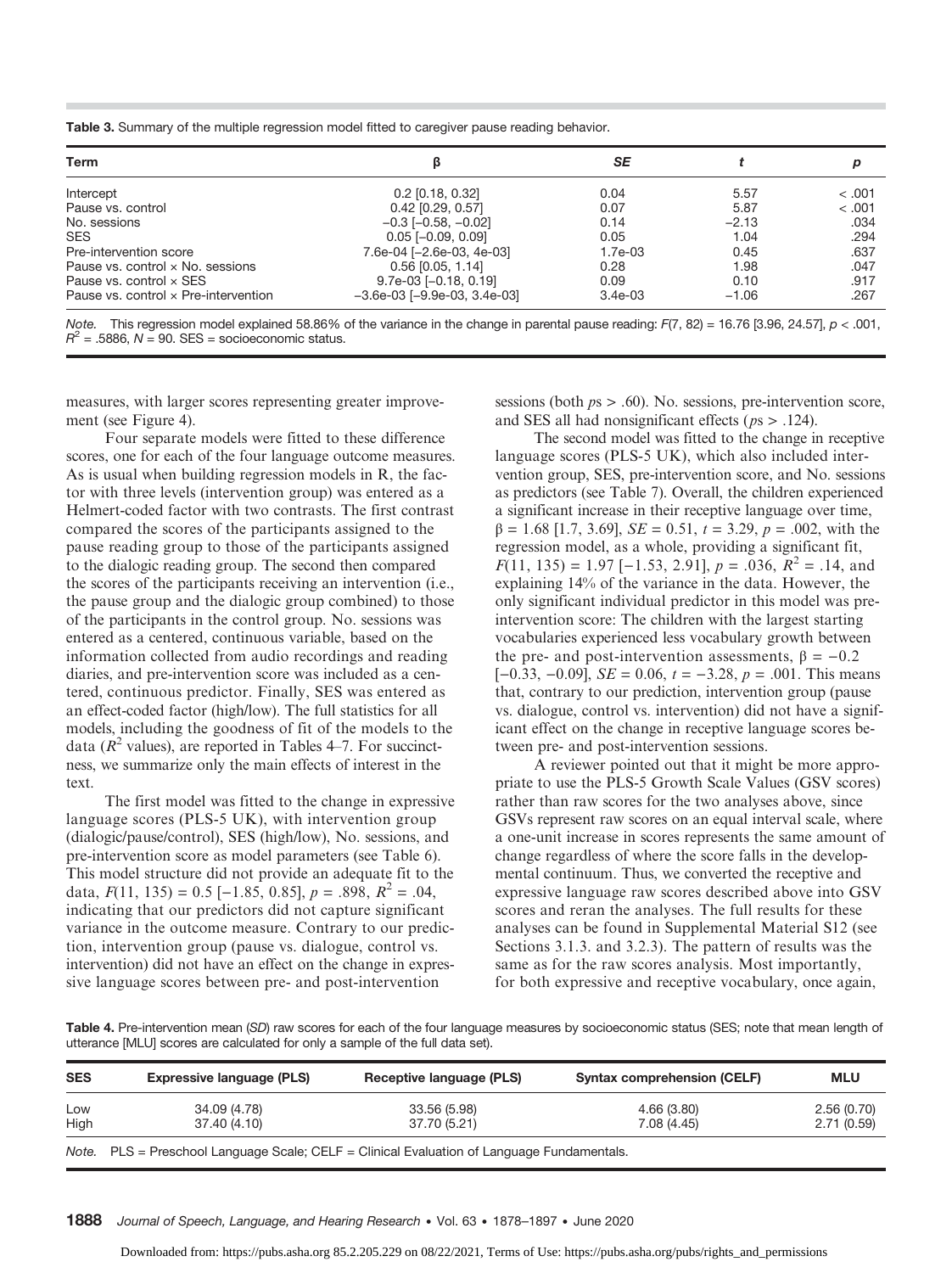| <b>Condition</b> | <b>Expressive language (PLS)</b>                                                           | Receptive language (PLS) | <b>Syntax comprehension (CELF)</b> | <b>MLU</b> |
|------------------|--------------------------------------------------------------------------------------------|--------------------------|------------------------------------|------------|
| Pause            | 35.79 (5.29)                                                                               | 35.48 (6.26)             | 5.38(4.70)                         | 2.58(0.77) |
| Dialogic         | 36.96 (4.04)                                                                               | 36.63 (5.77)             | 7.02 (4.41)                        | 2.65(0.47) |
| Control          | 35.39 (4.53)                                                                               | 35.47 (5.62)             | 5.83(3.91)                         | 2.68(0.70) |
|                  | Note. PLS = Preschool Language Scale; CELF = Clinical Evaluation of Language Fundamentals. |                          |                                    |            |

Table 5. Pre-intervention mean (SD) raw scores for each of the four language measures by intervention condition (note that mean length of utterance [MLU] scores are calculated for only a sample of the full data set).

there was no effect of intervention group (pause vs. dialogue, control vs. intervention; all  $ps > .05$ ).

The third model was fitted to the change in participants' syntax comprehension (CELF Preschool-2 UK) scores, which also included intervention group, SES, pre-intervention score, and No. sessions as predictors (see Table 8). This regression model provided a significant fit to the data,  $F(11, 124) = 2.07 [-1.34, 2.97], p = .027, R<sup>2</sup> = .16, explain$ ing 16% of the total variance. However, the only significant predictor in the model was pre-intervention score, as the children with the highest CELF scores at the pre-intervention session showed a smaller increase in these scores over the course of the intervention,  $\beta = -0.35$  [-0.49, -0.21], SE = 0.07,  $t = -4.75$ ,  $p = < .001$ . Thus, contrary to our prediction, intervention group (pause vs. dialogue, control vs. intervention) did not have an effect on the change in syntax comprehension scores between pre- and post-intervention sessions.

In a fourth and final regression model, the participants' post-intervention increase in MLU was assessed,

with intervention group, family SES, pre-intervention score, and No. sessions as predictors (see Table 9). Note that this analysis was conducted on a random sample of participants from each condition/SES level ( $N = 47$ ). The model did not provide a significant fit to the data,  $F(11, 1)$ 35) = 1.1 [−4.18, 2.51],  $p = .388$ ,  $R^2 = .26$ , indicating that our predictors, as a whole, did not capture significant variance in the outcome measure. Most importantly, contrary to our prediction, intervention group (pause vs. dialogue, control vs. intervention) did not have an effect on the change in expressive language scores between pre- and post-intervention sessions.

To summarize, the model structures for expressive language and MLU did not provide an adequate fit to the data  $(R^2$  values were nonsignificant). The model structures for receptive language and syntax comprehension did provide an adequate fit to the data but explained only a small amount of the total variance. SES and No. sessions were not adequate predictors in any of the models, and preintervention score was a significant predictor only for



Figure 4. Change in expressive language, receptive language, syntax comprehension (Clinical Evaluation of Language Fundamentals), and mean length of utterance (MLU) in each intervention condition for high– and low–socioeconomic status (SES) groups.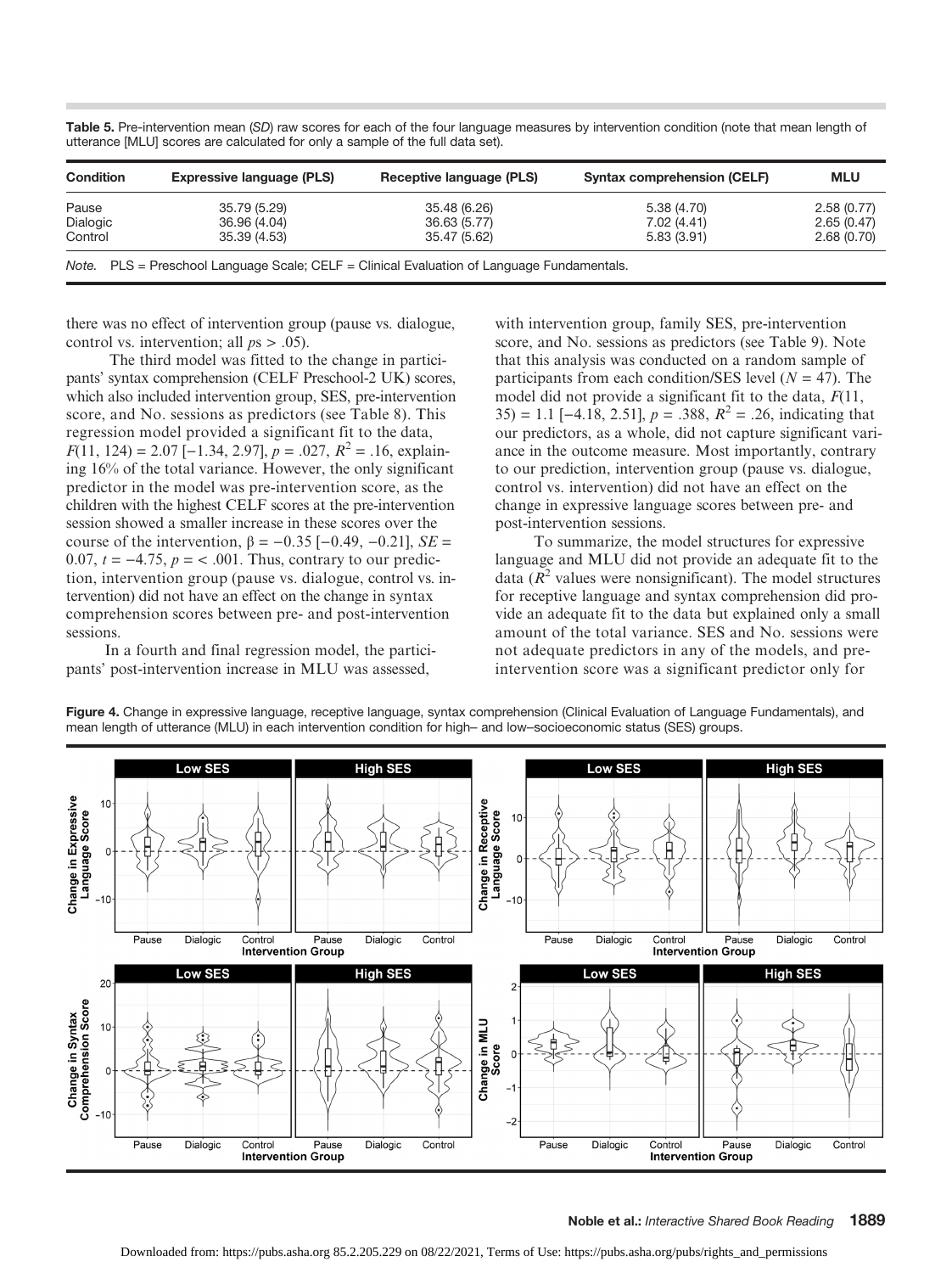Table 6. Summary of the multiple regression model fitted to child expressive language.

| <b>Term</b>                                       | β                            | SE   |         |      |
|---------------------------------------------------|------------------------------|------|---------|------|
| Intercept                                         | 1.33 [0.83, 2.71]            | 0.48 | 2.77    | .007 |
| Pause vs. dialogic                                | $0.5$ [-1.97, 1.88]          | 0.98 | 0.51    | .608 |
| Control vs. intervention                          | $0.24$ [-1.4, 1.68]          | 0.79 | 0.31    | .766 |
| Pre-intervention score                            | $-0.1$ $[-0.22, 0.03]$       | 0.06 | $-1.53$ | .124 |
| <b>SES</b>                                        | $0.42$ [-1.17, 1.16]         | 0.59 | 0.71    | .468 |
| No. sessions                                      | $3.3e-03$ [-0.04, 0.04]      | 0.02 | 0.16    | .842 |
| Pause vs. dialogic x Pre-intervention Score       | $-0.1$ [ $-0.41$ , 0.2]      | 0.16 | $-0.65$ | .511 |
| Pause vs. dialogic $\times$ SES                   | $-0.52$ [ $-2.59$ , 2.65]    | 1.34 | $-0.39$ | .697 |
| Pause vs. dialogic $\times$ No. sessions          | $0.03$ [ $-0.04$ , $0.1$ ]   | 0.04 | 0.82    | .394 |
| Control vs. intervention x Pre-intervention Score | $0.05$ [-0.13, 0.22]         | 0.09 | 0.56    | .568 |
| Control vs. intervention $\times$ SES             | $-0.03$ [ $-1.76$ , 1.76]    | 0.90 | $-0.03$ | .973 |
| Control vs. intervention $\times$ No. sessions    | $-8.8e-03$ [ $-0.07, 0.07$ ] | 0.03 | $-0.25$ | .738 |

Note. This regression model did not provide an adequate fit to the data, indicating that our predictors did not capture significant variance in the outcome measure: F(11, 135) = 0.5 [-1.85, 0.85],  $p = 0.898$ ,  $R^2 = 0.0394$ ,  $N = 147$ . SES = socioeconomic status.

receptive language and syntax comprehension. Most importantly, contrary to our predictions, there was no effect of intervention group in any of the models. In other words, there were no significant differences in the gains that could be attributable to the intervention group assignment of the child (dialogic, pause, or control).<sup>2</sup>

#### Exploratory Analyses

Above, we concluded that there was no effect of intervention group in any of the models on any of our four language outcomes. We performed additional analyses to determine whether we can confidently state that the effects of the intervention group on language outcomes are, indeed, absent. When one runs intervention studies that yield null results, it is important to establish whether the results can, with a certain level of confidence, be attributed to a real lack of an effect or whether the most likely explanation is a statistical confound such as lack of power. Supplementary analyses are required to do this because absence of evidence is not the same as evidence of absence in the type of statistical models used in this study (frequentist models),

since it is not "statistically or logically correct to conclude the absence of an effect when a nonsignificant effect has been observed" (Lakens et al., 2018, p. 45). Thus, in accordance with Dienes (2014) and Lakens et al. (2020), we used power analysis and equivalence tests to determine the likelihood of detecting a significant effect with the observed effect size and the collected sample size, in addition to the bootstrapped confidence intervals previously presented.

First, we performed a series of post hoc power simulations to assess whether the sample sizes recruited in this study provided sufficient power to detect effects in our data, if such effects exist. This involved resampling the data with replacement and refitting the models used in the main analysis ( $R = 1,000$  simulations) and then performing further power simulations to identify the sample size that would be necessary to reach 80% power with the effect sizes we observed. The simulations were set to terminate at 10,000 participants, so this is the upper bound. Table 10 reports the power (β) levels for the main effects of interest in the regression models ("intervention vs. control" group, "pause vs. dialogic" group) at the sample sizes collected in this research. It also reports the sample sizes that would be needed for us to observe significant effects with the observed effect sizes 80% of the time.

These data suggest that our study was not underpowered (i.e., that we did have enough power to detect the predicted effects if they existed). For all contrasts reported in Table 8, the proportion of simulations that yielded a p value of less than .05 at the recruited sample sizes was low (below 26% in all cases), and for all contrasts, we would need substantially larger sample sizes for significant differences to be observed 80% of the time. For example, even for the contrast with the largest power level (between pooled intervention and control groups for  $MLU = .255$ , we would need a total sample size of 294 to observe a significant difference in MLU groups 80% of the time.

However, it is arguably more important to determine whether our study is powered to detect meaningful effects than it is to determine the sample size needed to detect

<sup>&</sup>lt;sup>2</sup>In response to a reviewer's suggestion, we repeated all four analyses with the caregivers' post-intervention pause and dialogic reading scores instead of the number of reading sessions. Because these are alternative analyses of the same hypotheses, the results should be treated with caution and are reported only in Supplemental Material S11. These results also fail to support our prediction that dialogic/ pause reading behavior training leads to bigger language gains. For receptive language, although the regression model was not significant overall, there was an interaction between intervention group (intervention vs. control) and reading behavior. The children in both intervention groups exposed to more pause reading behaviors had greater receptive language gains, and children in both intervention groups exposed to more dialogic reading behaviors had smaller receptive language gains. However, this did not differ by intervention type (pause vs. dialogic) and was not replicated for the other three language measures. Thus, since the analysis is post hoc and we do not see similar patterns across all four language outcome measures, we are reluctant to draw robust conclusions without replication.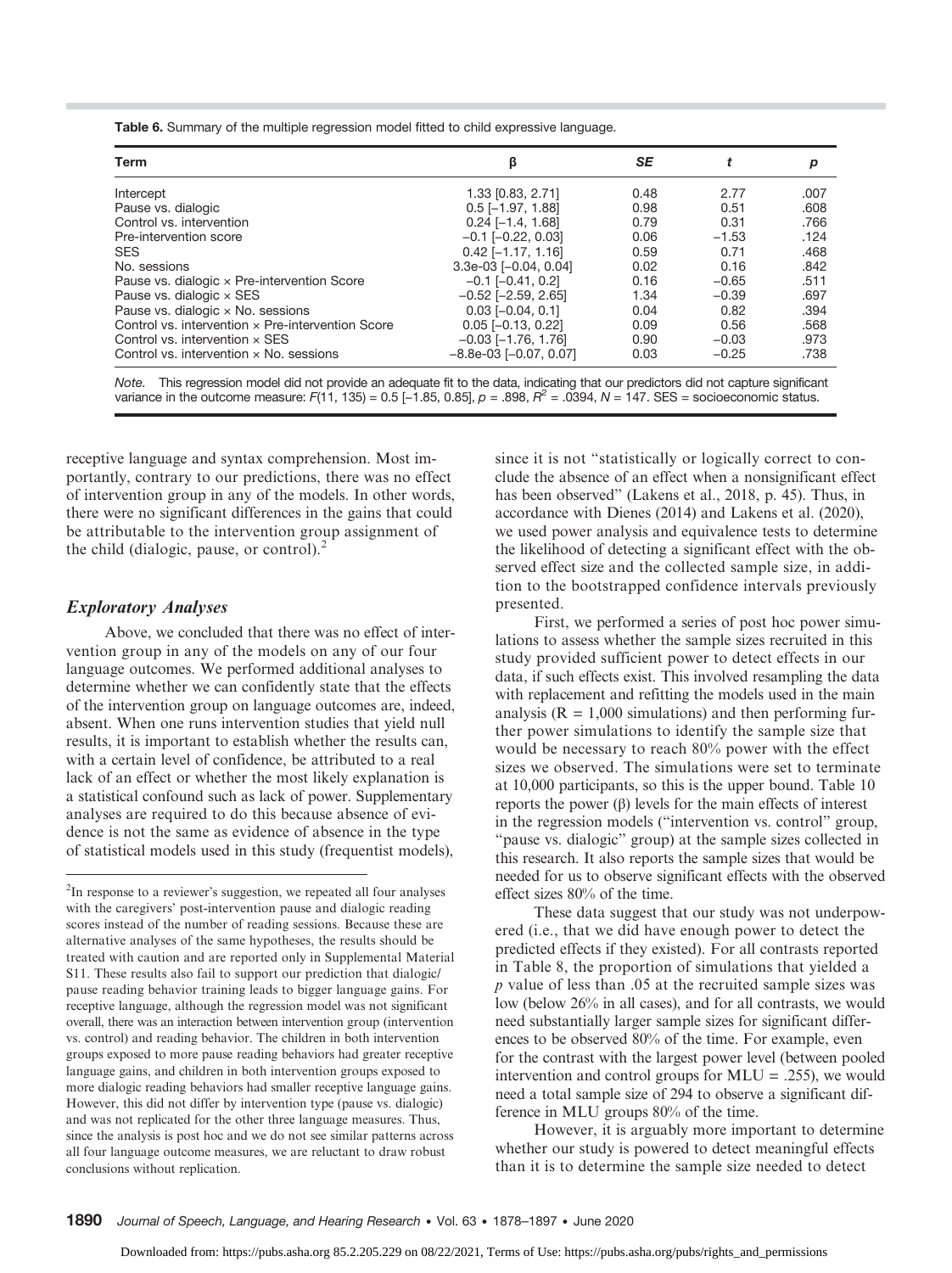Table 7. Summary of the multiple regression model fitted to child receptive language.

| β                            | SE   | t       | р    |
|------------------------------|------|---------|------|
| 1.68 [1.7, 3.69]             | 0.51 | 3.29    | .002 |
| $1.48$ [-0.69, 4.28]         | 1.27 | 1.17    | .238 |
| $0.33$ [-0.57, 2.16]         | 0.70 | 0.47    | .630 |
| $-0.2$ [ $-0.33$ , $-0.09$ ] | 0.06 | $-3.28$ | .001 |
| $1.01$ [-1.23, 1.26]         | 0.64 | 1.59    | .113 |
| $0.02$ [-0.05, 0.07]         | 0.03 | 0.55    | .524 |
| $-6.7e-03$ [ $-0.32$ , 0.32] | 0.16 | $-0.04$ | .967 |
| $0.34$ [-3.17, 3.22]         | 1.63 | 0.21    | .833 |
| $0.04$ [ $-0.07$ , $0.17$ ]  | 0.06 | 0.74    | .460 |
| $0.02$ [-0.13, 0.18]         | 0.08 | 0.31    | .755 |
| $0.59$ [-1.67, 1.69]         | 0.86 | 0.69    | .488 |
| $-0.03$ [ $-0.11$ , 0.08]    | 0.05 | $-0.60$ | .433 |
|                              |      |         |      |

Note. This regression model provided a significant fit to the data, explaining 14% of the variance: F(11, 135) =<br>1.97 [–1.53, 2.91], *p* = .036, *R*<sup>2</sup> = .1382, N = 147. SES = socioeconomic status.

small effects with sufficient power. Hence, for our second analysis, we ran equivalence tests using the two one-sided tests procedure (Lakens et al., 2020). Equivalence tests provide a robust way of examining whether there are no meaningful differences across the intervention and SES groups. In other words, they allow us to determine whether we can reject the presence of effects as large as, or larger than, a minimal effect size of interest and accept the null hypothesis of equivalence. For the purpose of these analyses, we specified a Cohen's  $d$  of 0.5 as the minimal effect size of interest, given the previous literature (Colmar, 2014; Manz et al., 2010; Mol et al., 2008).

Table 11 reports the results for the two main contrasts of interest ("control vs. pooled intervention" group, "pause vs. dialogic" group). The full set of results can be found in the R project folder at the clinical trials website [\(https://](https://osf.io/txu63/) [osf.io/txu63/\)](https://osf.io/txu63/). For expressive language, receptive language, and syntax comprehension, the probability of detecting the presence of effects as large as, or larger than, Cohen's  $d = 0.5$  is extremely low (below 16%). For these three language outcomes, we can be reasonably confident

that we have enough power to detect/reject effects of  $d = 0.5$  or higher. For MLU, the probabilities are higher (.432 and .369), but not high enough for us to detect/reject the effect confidently. Thus, for MLU, we conclude that we do not have enough power to make a confident judgment about whether effects as large as, or larger than,  $d = 0.5$  exist.

# **Discussion**

This randomized controlled trial investigated whether two interactive shared book reading interventions support a range of language skills in children from all socioeconomic backgrounds. With regard to caregiver reading behavior, we found that caregivers in the control and intervention conditions exhibited similar levels of interactive shared book reading behaviors at the pre-intervention session. However, as predicted, by the post-intervention session, caregivers assigned to the intervention groups showed a significantly larger increase in the targeted interactive shared reading behaviors than those in the control group. This

Table 8. Summary of the multiple regression model fitted to child syntax comprehension.

| Term                                              | ß                            | SE   |         | р      |
|---------------------------------------------------|------------------------------|------|---------|--------|
| Intercept                                         | 1.19 [0.78, 3.07]            | 0.59 | 2.04    | .041   |
| Pause vs. dialogic                                | $0.87$ [-2.17, 3.59]         | 1.47 | 0.59    | .546   |
| Control vs. intervention                          | $0.18$ [-1.38, 1.81]         | 0.81 | 0.22    | .820   |
| Pre-intervention score                            | $-0.35$ $[-0.49, -0.21]$     | 0.07 | $-4.75$ | < .001 |
| <b>SES</b>                                        | $0.63$ [-1.44, 1.42]         | 0.73 | 0.86    | .387   |
| No. sessions                                      | $0.04$ [ $-0.07$ , $0.12$ ]  | 0.05 | 0.78    | .445   |
| Pause vs. dialogic x Pre-intervention Score       | $0.23$ [-0.11, 0.56]         | 0.17 | 1.33    | .183   |
| Pause vs. dialogic $\times$ SES                   | $-0.16$ $[-3.71, 3.81]$      | 1.92 | $-0.08$ | .934   |
| Pause vs. dialogic $\times$ No. sessions          | $-0.02$ [ $-0.13$ , 0.09]    | 0.05 | $-0.33$ | .722   |
| Control vs. intervention x Pre-intervention Score | $0.06$ [-0.15, 0.27]         | 0.11 | 0.60    | .544   |
| Control vs. intervention $\times$ SES             | $0.2$ [-1.97, 1.81]          | 0.96 | 0.21    | .833   |
| Control vs. intervention $\times$ No. sessions    | $-9.0e-04$ [ $-0.14$ , 0.21] | 0.09 | $-0.01$ | .994   |

Note. This regression model provided a significant fit to the data, explaining 16% of the total variance:  $F(11, 124) =$ 2.07 [-1.34, 2.97],  $p = .027$ ,  $R^2 = .1552$ ,  $N = 136$ . SES = socioeconomic status.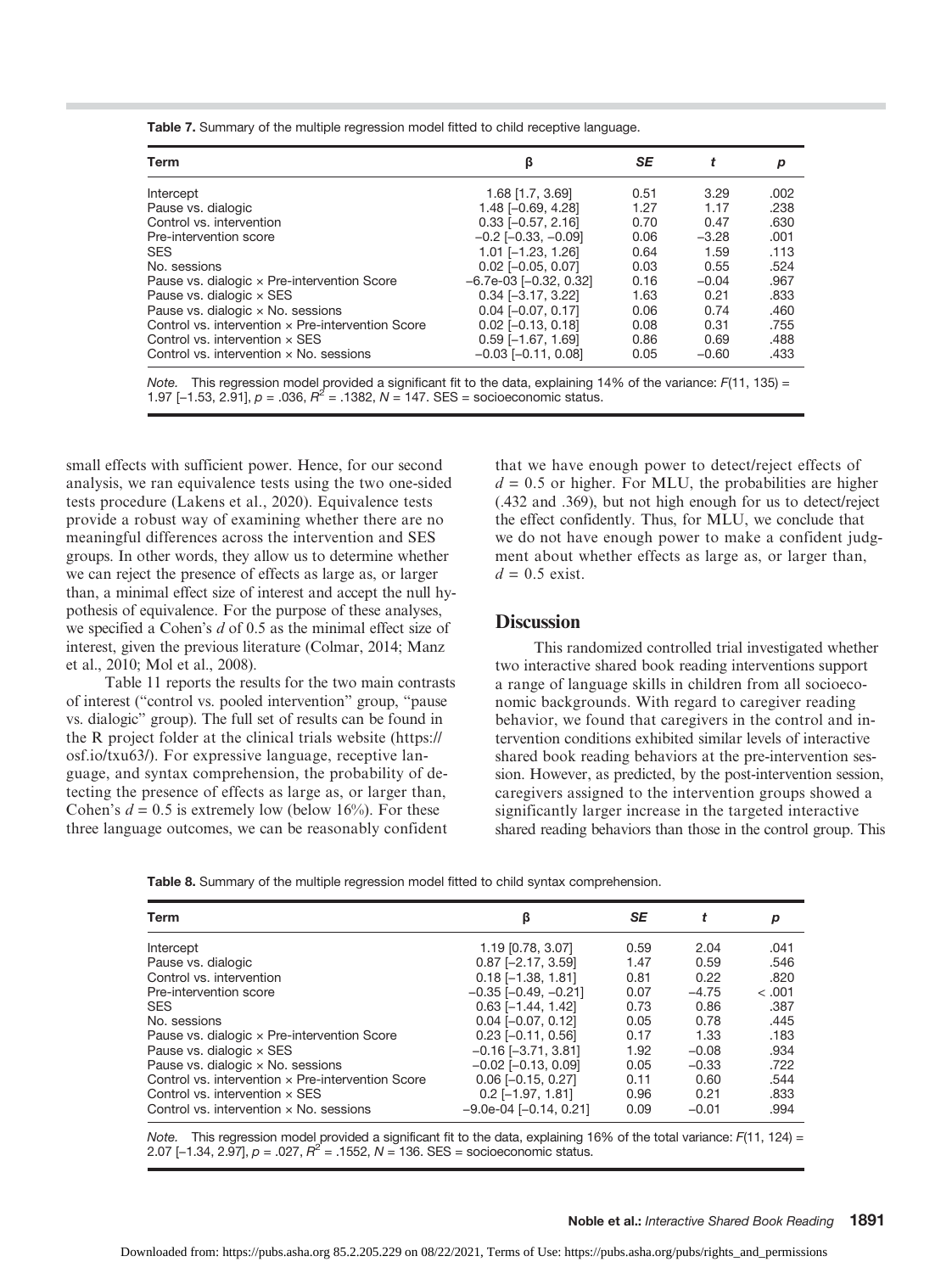Table 9. Summary of the multiple regression model fitted to child mean length of utterance.

| Term                                              | β                            | SE   |         | р    |
|---------------------------------------------------|------------------------------|------|---------|------|
| Intercept                                         | $0.12$ [-0.26, 0.38]         | 0.16 | 0.75    | .315 |
| Pause vs. dialogic                                | $0.26$ $[-0.2, 1.06]$        | 0.32 | 0.81    | .342 |
| Control vs. intervention                          | $0.13$ [-0.44, 0.58]         | 0.26 | 0.51    | .444 |
| Pre-intervention score                            | $-0.15$ [ $-0.55$ , 0.26]    | 0.21 | $-0.74$ | .437 |
| <b>SES</b>                                        | $-0.07$ $[-0.4, 0.35]$       | 0.19 | $-0.38$ | .678 |
| No. sessions                                      | $6.1e-03$ [-0.02, 0.03]      | 0.01 | 0.44    | .434 |
| Pause vs. dialogic x Pre-intervention Score       | $0.3$ [-0.67, 1.22]          | 0.48 | 0.62    | .494 |
| Pause vs. dialogic $\times$ SES                   | $0.18$ [-0.84, 0.95]         | 0.46 | 0.38    | .652 |
| Pause vs. dialogic x No. sessions                 | 8.8e-03 [-0.04, 0.06]        | 0.02 | 0.36    | .666 |
| Control vs. intervention x Pre-intervention Score | $-0.04$ [ $-0.75$ , 0.42]    | 0.30 | $-0.12$ | .919 |
| Control vs. intervention $\times$ SES             | $-9.4e-03$ [ $-0.46$ , 0.61] | 0.27 | $-0.03$ | .969 |
| Control vs. intervention $\times$ No. sessions    | 2.2e-03 [-0.05, 0.05]        | 0.02 | 0.09    | .822 |

Note. The model did not provide a significant fit to the data, indicating that our predictors, as a whole, did not capture significant variance in the outcome measure:  $F(11, 35) = 1.1$  [-4.18, 2.51],  $p = .388$ ,  $R^2 = .2574$ ,  $N = 47$ . SES = socioeconomic status.

indicates that the training delivered at the pre-intervention session was effective at boosting interactive shared reading behaviors. This finding is in accordance with the work of Dowdall et al. (2019), who reported that shared book reading interventions yield changes with large effect sizes on caregiver book sharing behavior.

However, contrary to our prediction, this increase in interactive shared book reading behaviors in the dialogic and pause reading conditions did not have an impact on the child's expressive and receptive language skills, their comprehension of syntax, or their MLU (although note that these results refer only to this intervention of a particular dosage and duration; longer interventions may yield more substantial results [see below]). The children in the intervention conditions, whose caregivers were taught particular interactive reading techniques, did not show a significant improvement on any of the language measures when compared to children in the control group, whose caregivers were simply instructed to read with their children. Power analyses and equivalence tests confirmed that these are likely to be true null effects for three of our language measures. The equivalence test result for the fourth measure (MLU) was

ambiguous, so we cannot determine whether meaningful differences (defined as a Cohen's  $d$  of .05 or above) exist between the groups in terms of their impact on MLU. However, our power analyses showed that these effects on MLU are so small that we would need substantially larger sample sizes to have enough power to detect significant effects at 80% power. Further research with a larger sample size is needed for MLU to draw robust conclusions, but even then, we expect effect sizes to be small.

Finally, also contrary to our prediction, there were no effects of SES. Children from both high- and low-SES backgrounds made equal gains in the language skills measured, and high- and low-SES caregivers implemented the interactive shared book reading interventions equally effectively. This is important as previous research has indicated that children from families of lower SES benefit less from shared reading interventions in terms of vocabulary and emergent literacy outcomes than their peers from families of higher SES (Manz et al., 2010; Mol et al., 2008). This discrepancy has led to a discussion in the literature about whether caregivers of lower SES are potentially less able to implement interactive

Table 10. Results of power simulations for the two main comparisons of interest for the four language outcome measures.

| <b>Outcome measure</b> | Comparison                      | Ν   | <b>B</b> level | N required for 80% power |
|------------------------|---------------------------------|-----|----------------|--------------------------|
| Expressive language    | Pause vs. dialogic              | 150 | .180           | 942                      |
|                        | Control vs. pooled intervention |     | .190           | 4,272                    |
| Receptive language     | Pause vs. dialogic              | 150 | .122           | 1,056                    |
|                        | Control vs. pooled intervention |     | .033           | 9.078                    |
| Syntax comprehension   | Pause vs. dialogic              | 150 | .154           | 1.296                    |
|                        | Control vs. pooled intervention |     | .052           | >10,000                  |
| <b>MLU</b>             | Pause vs. dialogic              | 48  | .052           | 2,640                    |
|                        | Control vs. pooled intervention |     | .255           | 294                      |

Note. N is the sample size in the current study. Power (β level) is the proportion of the simulations that yielded a  $p$  value of less than .05. N required for 80% power is the sample size required to observe a significant effect at these effect sizes 80% of the time. MLU = mean length of utterance.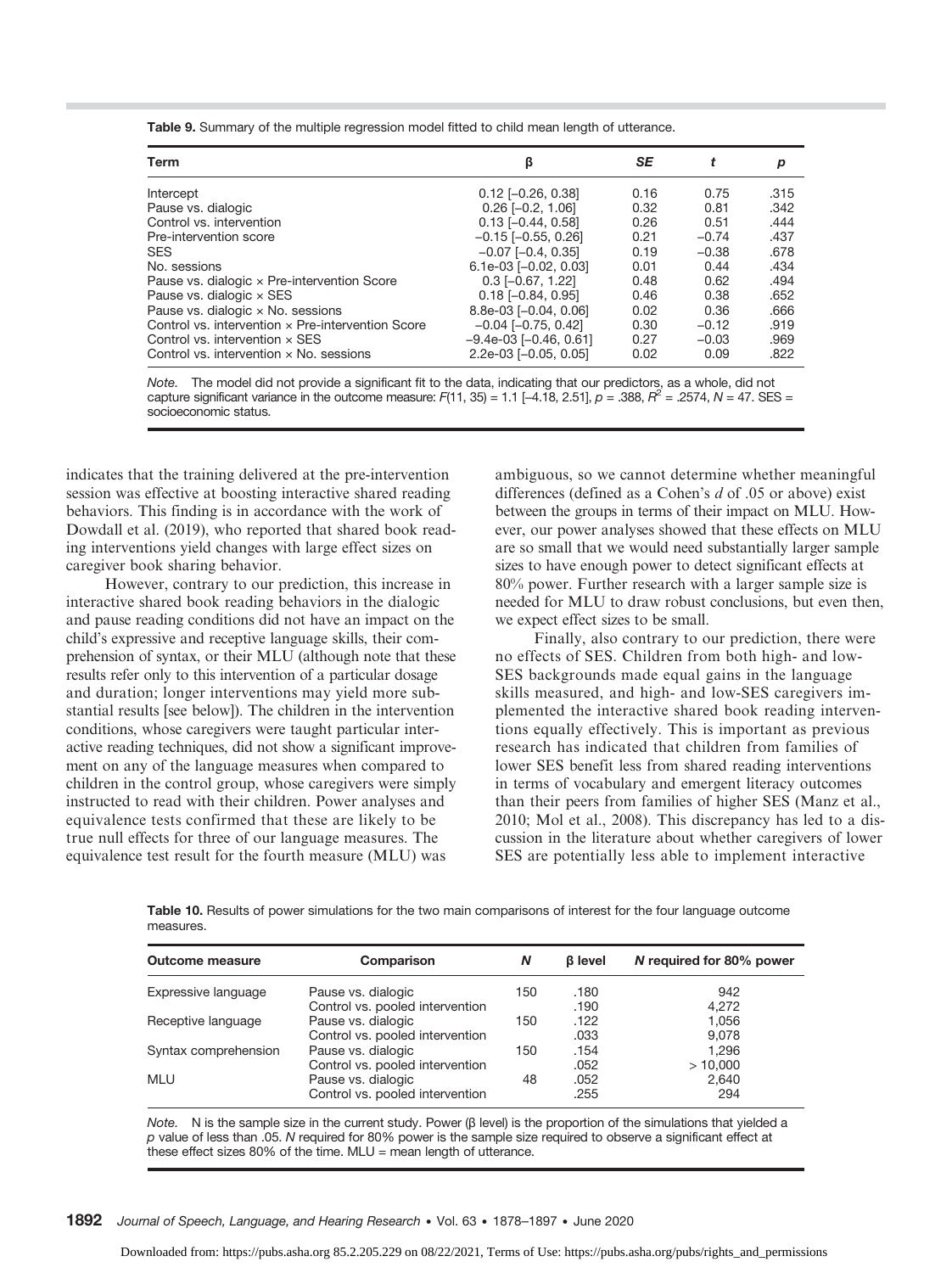| <b>Outcome measure</b> | Comparison                      |         | df     | р    |
|------------------------|---------------------------------|---------|--------|------|
| Expressive language    | Pause vs. dialogic              | 2.29    | 90.57  | .012 |
|                        | Control vs. pooled intervention | 2.41    | 93.54  | .009 |
| Receptive language     | Pause vs. dialogic              | 1.04    | 93.34  | .152 |
|                        | Control vs. pooled intervention | 2.44    | 121.25 | .008 |
| Syntax comprehension   | Pause vs. dialogic              | 1.84    | 73.81  | .035 |
|                        | Control vs. pooled intervention | $-2.80$ | 96.43  | .003 |
| MLU                    | Pause vs. dialogic              | 0.17    | 27.33  | .432 |
|                        | Control vs. pooled intervention | 0.34    | 32.16  | .369 |

Table 11. Results of the equivalence test for the two main comparisons of interest for the four language outcome measures.

Note. The inferential statistics here report the probability that we can reject the hypothesis that the effect size is at or above Cohen's  $d = 0.5$ . MLU = mean length of utterance.

shared book reading interventions than caregivers of higher SES. Contrary to this suggestion, our study found no evidence that low-SES caregivers are less able to implement interactive shared book reading interventions than caregivers of higher SES.

Turning to our language outcome measures, upon first inspection, the results appear to be at odds with the previous literature, which has indicated that shared book reading supports a wide range of early language skills, including vocabulary (e.g., Elley, 1989; Farrant & Zubrick, 2011), narrative and conversation skills (e.g., Morrow, 1988; Reese, 1995), print awareness (e.g., Justice & Ezell, 2000, 2004), future reading ability (e.g., Bus et al., 1995), and phonological awareness (e.g., Chow et al., 2008; Lefebvre et al., 2011). However, there are a number of possible explanations for the lack of significant effects on language in this particular study.

First, this study only tested two forms of interactive reading, so our results do not necessarily generalize to other strategies of interactive reading. It is possible that other forms of interactivity, not targeted in this study, may have an impact on early language development. However, note that our coding schemes capture exactly the kinds of reading behavior that are considered to be the most effective to boost language growth and, thus, that are promoted in most, if not all, interactive book reading training programs, both those for caregivers and those for early years teachers. Thus, we are confident that our results have some implications for interactive book reading advice more broadly.

Second, we did not test directly whether the caregivers changed their reading behavior during the intervention period, so we cannot conclusively state that the caregivers implemented the trained reading behavior. Instead, we have indirect evidence for this since we recorded how often caregivers read with their children during the intervention and whether they used the taught reading styles during the post-intervention reading session. The results indicate that the caregivers were able to adopt the reading style and that they maintained the knowledge of how to do the dialogic or pause reading through to the end of the 6-week intervention.

Third, the lack of an effect may be due to the use of an active control group rather than a passive or "business as usual" control group in this study. Passive control groups, in which the participants make no change to their behavior over the course of the intervention period, are more common in shared book reading interventions than active control groups (e.g., Chacko et al., 2018; Whitehurst et al., 1994). Active control groups require some change in the participants' behavior, which could be a change in an unrelated area (e.g., completing a play or craft activity) or a change in a related area (e.g., book reading). Active control groups provide a strong test of the effectiveness of a particular intervention technique as they allow the researcher to determine whether the specific content of the intervention is leading to improvement in the outcome measures. In this study, we asked caregivers in the control group to read according to a preset schedule (two books, 5 times a week) and to read a prescribed set of books. This amounted to a change in the caregivers' reading routine, which might itself have resulted in an improvement in the control group children's language.

A recent meta-analysis by Noble et al. (2019) found that the type of control group used in a study moderates the effect of shared book reading on language development. Noble et al. found that studies using a passive control group showed a small effect of shared book reading on language development ( $\acute{g}$  = 0.231,  $p$  < .001) but that studies using an active control group showed a negligible effect ( $\acute{g} = 0.038$ ,  $p = .584$ ). In the current study, we cannot determine whether the gains made by our active control group children were due to taking part in regular shared reading sessions or were due to simply taking part in an intervention (e.g., Hawthorne effect: change in participant behavior due to their awareness of being observed). However, in Noble et al.'s meta-analysis, they were able to comment on this, since the active control groups included groups exposed to nonlanguage-oriented interventions, such as structured play sessions or visuomotor skills training. The authors were thus able to speculate that shared book reading interventions in their current form may offer no more than a Hawthorne effect, although they were careful to be clear that this is not necessarily because shared book reading interventions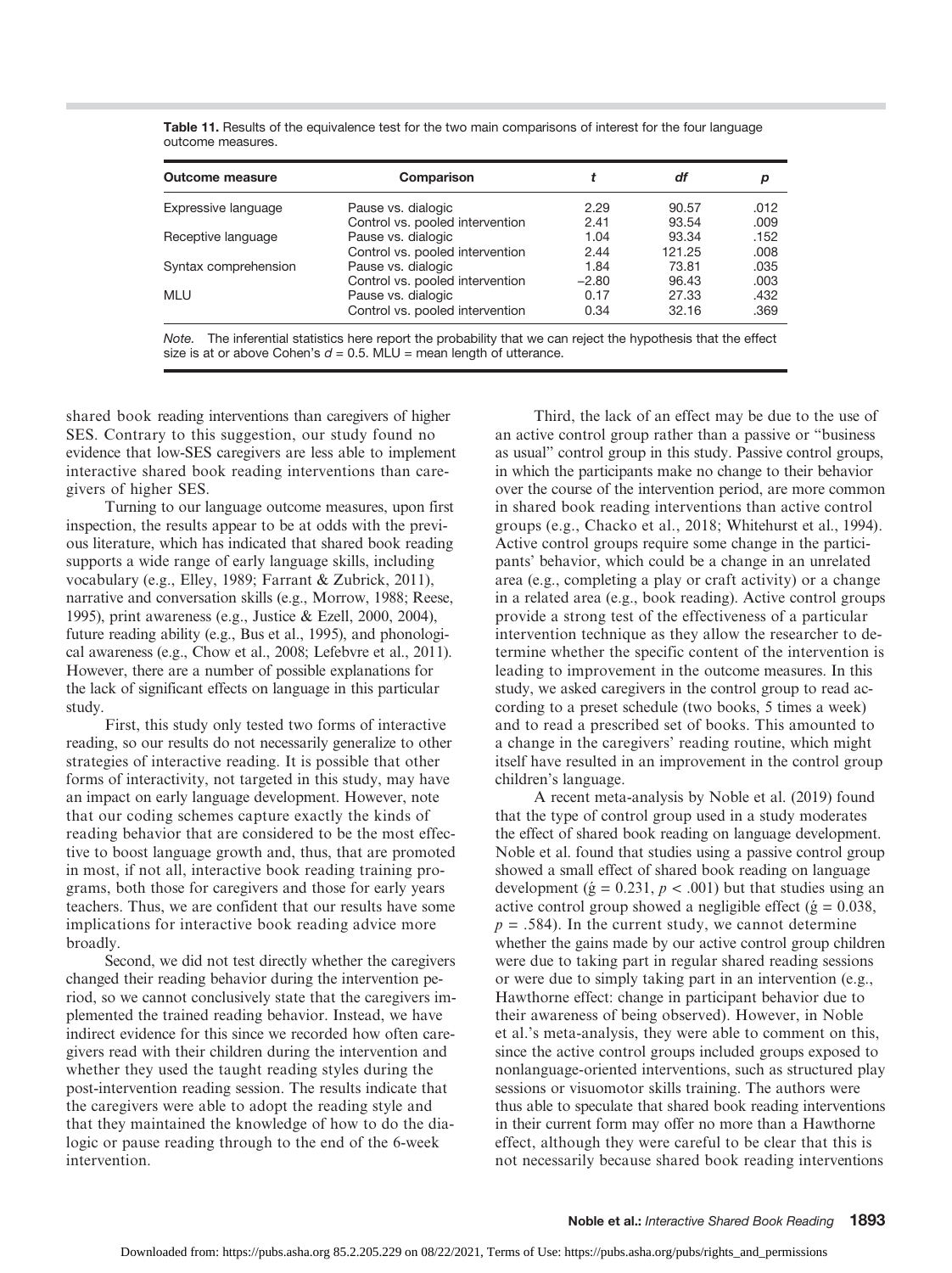cannot support language development. Instead, they 1make a number of recommendations for the design of future research. These recommendations include carefully considering the outcome measures and the intervention dosage that would be required to lead to changes in these outcome measures.

This leads to the fourth possible explanation for why there is no difference in the language gains made by children in intervention and control groups in the current study, which is the combination of the outcome measures and the duration of the intervention. The chosen duration of 6 weeks was similar to that of previous studies that have reported positive findings of interactive reading on the language development of 2- to 3-year-old children (e.g., Chacko et al., 2018; Jacobi-Vessels, 2008; Lonigan et al., 1999; Valdez-Menchaca & Whitehurst, 1992; Whitehurst et al., 1994). Nevertheless, it is possible that the intervention needed a much higher dose to lead to changes in our outcome measures (see Dowdall et al., 2019, for a similar suggestion). Other types of intervention, albeit often conducted with older children, sometimes cover a long period of early childhood and last for a number of years (e.g., Barnes & Puccioni, 2017; DeBaryshe, 1993; Farrant & Zubrick, 2013; Shahaeian et al., 2018). Future work should investigate the effect of longer, more intensive dialogic and pause reading interventions.

The fifth, and final, explanation for why the interventions did not work may simply be that teaching caregivers to read interactively is no more effective than simply asking caregivers to read more with their children. In other words, it may be enough simply to increase the amount of shared book reading, as we did with our active control group, without having to teach caregivers to read interactively. However, we caution against dismissing all interactive shared book reading techniques on the basis of one study alone. It would be premature to come to this conclusion, given that interactive shared book reading programs often include a range of potentially language-boosting behaviors that have been linked to language development in previous research. For example, the child-directed speech delivered during interactive shared book reading contains higher levels of syntactic and lexical diversity than the speech children are exposed to during play-based activities (Cameron-Faulkner & Noble, 2013; Noble et al., 2018), and we know that high levels of syntactic and lexical diversity in speech directed to children are linked to higher levels of syntactic and lexical diversity in children's speech (Huttenlocher et al., 2002). Interactive shared book reading has also been shown to foster higher levels of joint attention, responsiveness, and contingent talk, all of which have been shown to support language development (Carpenter et al., 1998; Farrant & Zubrick, 2013; McGillion et al., 2017; Tomasello & Farrar, 1986). It also encourages the caregiver to use additional behaviors, which have all been shown to support children's language development, including expanding, recasting, and asking open-ended questions (Baker & Nelson, 1984; Cleave et al., 2015; Farrar, 1990; Girolametto & Weitzman, 2002; Huttenlocher et al., 2002, 2010; Nelson,

1977). Given these findings, it would be surprising if interactive shared book reading interventions that contain these language-boosting elements had no positive impact on children's language outcomes, although it is certainly possible it has an impact on some but not all language outcomes (e.g., vocabulary but not alphabetics; U.S. Department of Education, Institute of Education Sciences, What Works Clearinghouse, 2007, 2015).

## Limitations

Although this study used a gold-standard clinical trial design and was preregistered on [clinicaltrials.gov](http://clinicaltrials.gov) (NCT02625584), there were a number of limitations that should be addressed in future studies. Most importantly, we only tested two forms of interactive reading and only in comparison with an active control group of children whose caregivers were also instructed to read with their children, although they were given no training in interactive reading. Thus, it is possible that other forms of interactivity, which were not targeted in this study, may have an impact on early language development. It is also possible that the two intervention programs had an impact on the language outcomes but did not have a stronger effect than the effect in an active control group of children whose caregivers were also instructed to read regularly. Further work must explore these possibilities.

In addition, future work should investigate the effect of parental reading behaviors in more detail. We did not test directly whether the caregivers changed their reading behavior during the intervention period, so we cannot conclusively state that the caregivers implemented the trained reading behavior. Nor can we explore how caregivers implemented the trained reading behaviors, since we simply recorded the presence or absence of trained behaviors, not what those behaviors were; which behaviors were most common; and which were produced by caregivers in both intervention groups (e.g., prompts). More detailed analyses are required to gain a better understanding of how the training influenced caregiver reading behavior.

Finally, further work should investigate the effect of intervention duration and outcome measure choice. With regard to duration, it will be important to study the effect of longer, more intensive dialogic and pause reading interventions on the language development of 2- to 3-year-old children. With regard to outcome measures, future work could use different expressive and receptive language measures to determine whether more sensitive measures might pick up on more subtle changes (e.g., measures that target the words modeled in the books to determine whether shared book reading has more specific effects on vocabulary learning). Similarly, different measures of syntactic ability should be tested. Like all analyses of naturalistic speech data, our MLU measure relied on transcribers accurately representing child speech, which can be difficult for children of this age. In addition, since transcribing speech is time consuming, we were not able to include all children in the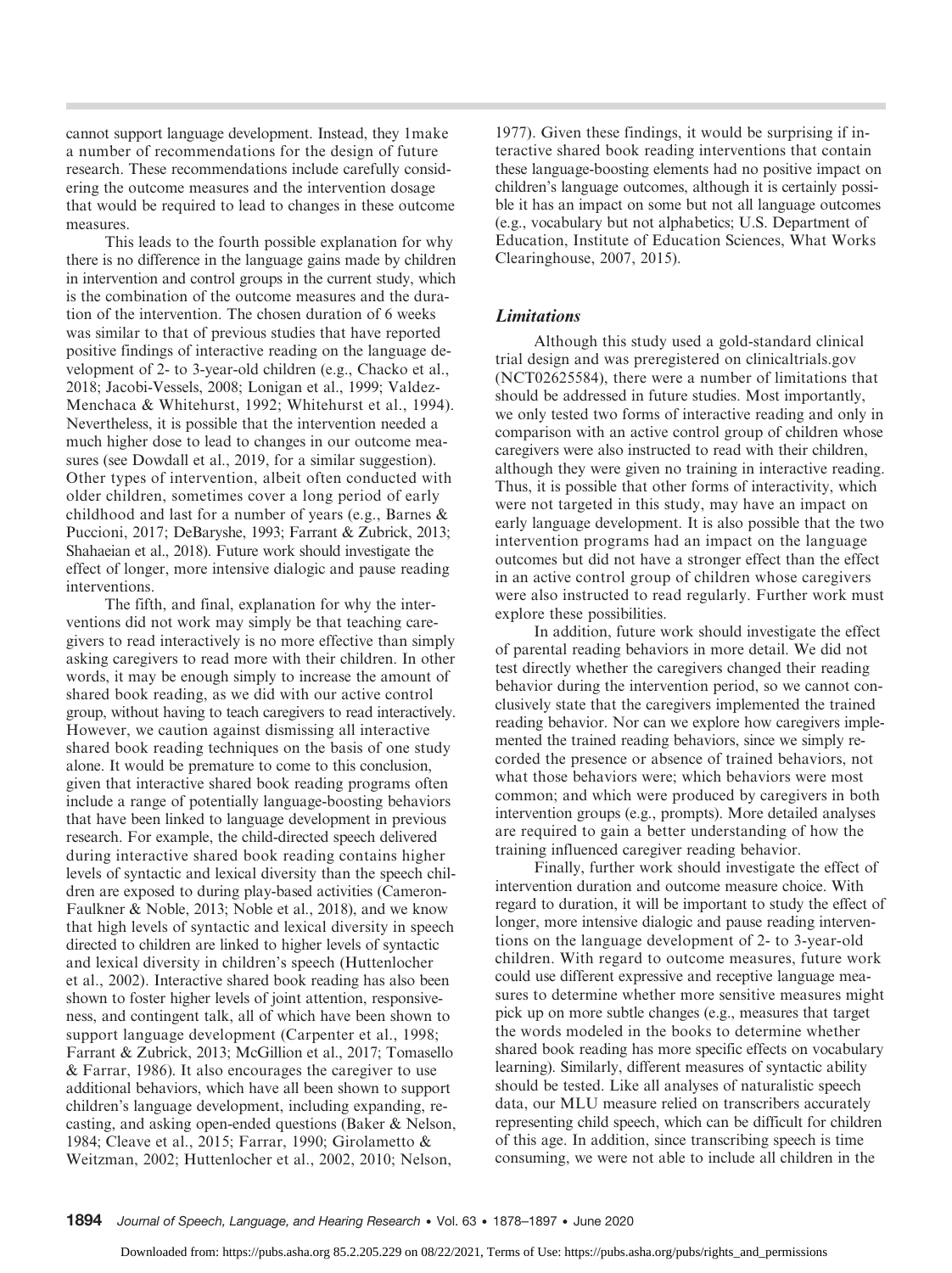MLU analysis. Thus, it is important to replicate the study using different measures of syntactic productivity.

# **Conclusion**

This randomized controlled trial showed that caregivers from all socioeconomic backgrounds successfully adopted two types of interactive shared reading techniques. However, while both techniques were effective at increasing caregivers' use of interactive shared book reading behaviors, neither had an impact on the children's language skills over and above the language gains made by children in an active reading control group. Children in the intervention conditions did not show a significantly greater improvement on any of the language measures than the children in the control group. Note, however, that this study evaluated only two types of interactive shared reading programs, over a limited duration (6 weeks). Thus, we caution against coming to a more general conclusion that interactive shared book reading itself does not support language development. Instead, we make a series of recommendations for researchers and clinical professionals who are involved in designing and implementing such interventions for caregivers:

- 1. Active and passive controls. When evaluating the effect of a particular intervention, the use of active control groups controls for confounds such as Hawthorne effects. The specific content of the active control group will be important and will depend on the aim of the research. Non–book reading active control groups can help determine the effect of shared reading in general. Specific types of shared book reading can be compared, as in the study here, to determine whether some are superior to others for particular outcomes.
- 2. Intervention duration. Interventions should be of a duration and dosage likely to yield an effect size big enough to justify the cost of the intervention and should be calibrated to the outcome measures of the study. High-dose interventions are likely to be needed to have a measurable impact on some language skills.
- 3. Outcome measures. We should continue to investigate a range of language outcomes to find the outcomes that are best supported by shared reading. Clinical practitioners are encouraged to incorporate robust tests of an intervention's effectiveness using different outcome measures into their practice, to help inform the research literature. This recommendation is based on previous meta-analyses that have indicated that the efficacy of shared book reading interventions may vary depending on the specific outcome variables measured (U.S. Department of Education, Institute of Education Sciences, What Works Clearinghouse, 2007, 2015).

# Acknowledgments

This research was funded by Economic and Social Research Council (ESRC) Grant ES/M003752/1, awarded to Caroline Rowland and Thea Cameron-Faulkner. Caroline Rowland and

Thea Cameron-Faulkner are members of the ESRC International Centre for Language and Communicative Development at the University of Liverpool, for which support from the ESRC (Grant ES/L008955/1) is gratefully acknowledged.

# **References**

- Alcock, K., Meints, K., Rowland, C. F., Brelsford, V., Christopher, A., & Just, J. (2020). The UK Communicative Development Inventories: Words and Gestures. J&R Press.
- Arriaga, R. I., Fenson, L., Cronan, T., & Pethick, S. J. (1998). Scores on the MacArthur Communicative Development Inventory of children from low and middle-income families. Applied Psycholinguistics, 19(2), 209–223. [https://doi.org/10.1017/](https://doi.org/10.1017/S0142716400010043) [S0142716400010043](https://doi.org/10.1017/S0142716400010043)
- Baker, N. D., & Nelson, K. E. (1984). Recasting and related conversational techniques for triggering syntactic advances by young children. First Language, 5(13), 3–21. [https://doi.org/](https://doi.org/10.1177%2F014272378400501301) [10.1177%2F014272378400501301](https://doi.org/10.1177%2F014272378400501301)
- Barnes, E., & Puccioni, J. (2017). Shared book reading and preschool children's academic achievement: Evidence from the Early Childhood Longitudinal Study—Birth cohort. Infant and Child Development, 26(6), Article e2035. [https://doi.org/](https://doi.org/10.1002/icd.2035) [10.1002/icd.2035](https://doi.org/10.1002/icd.2035)
- Bishop, B. M. (1951). Mother–child interaction and the social behavior of children. Psychological Monographs: General and Applied, 65(11), i-34.<https://doi.org/10.1037/h0093633>
- Bornstein, M. H., Haynes, M. O., & Painter, K. M. (1998). Sources of child vocabulary competence: A multivariate model. Journal of Child Language, 25(2), 367–393. [https://doi.org/10.1017/](https://doi.org/10.1017/S0305000998003456) [S0305000998003456](https://doi.org/10.1017/S0305000998003456)
- Boyle, J., Gillham, B., & Smith, N. (1996). Screening for early language delay in the 18–36 month age-range: The predictive validity of tests of production, and implications for practice. Child Language Teaching and Therapy, 12(2), 113–127. [https://](https://doi.org/10.1177/026565909601200202) [doi.org/10.1177/026565909601200202](https://doi.org/10.1177/026565909601200202)
- Bus, A. G., Leseman, P. P. M., & Keultjes, P. (2000). Joint book reading across cultures: A comparison of Surinamese-Dutch, Turkish-Dutch, and Dutch parent–child dyads. Journal of Literacy Research, 32(1), 53–76. [https://doi.org/10.1080/](https://doi.org/10.1080/10862960009548064) [10862960009548064](https://doi.org/10.1080/10862960009548064)
- Bus, A. G., van Ijzendoorn, M. H., & Pellegrini, A. D. (1995). Joint book reading makes for success in learning to read: A metaanalysis on intergenerational transmission of literacy. Review of Educational Research, 65(1), 1–21. [https://doi.org/10.3102/](https://doi.org/10.3102/00346543065001001) [00346543065001001](https://doi.org/10.3102/00346543065001001)
- Cameron-Faulkner, T., & Noble, C. (2013). A comparison of book text and child directed speech. First Language, 33(3), 268–279. <https://doi.org/10.1177/0142723713487613>
- Carpenter, M., Nagell, K., Tomasello, M., Butterworth, G., & Moore, C. (1998). Social cognition, joint attention, and communicative competence from 9 to 15 months of age. Monographs of the Society for Research in Child Development, 63(4), i-174.<https://doi.org/10.2307/1166214>
- Chacko, A., Fabiano, G. A., Doctoroff, G. L., & Fortson, B. (2018). Engaging fathers in effective parenting for preschool children using shared book reading: A randomized controlled trial. Journal of Clinical Child & Adolescent Psychology, 47(1), 79–93. <https://doi.org/10.1080/15374416.2016.1266648>
- Chow, B. W.-Y., McBride-Chang, C., Cheung, H., & Chow, C. S.-L. (2008). Dialogic reading and morphology training in Chinese children: Effects on language and literacy. Developmental Psychology, 44(1), 233–244. [https://doi.org/10.1037/0012-](https://doi.org/10.1037/0012-1649.44.1.233) [1649.44.1.233](https://doi.org/10.1037/0012-1649.44.1.233)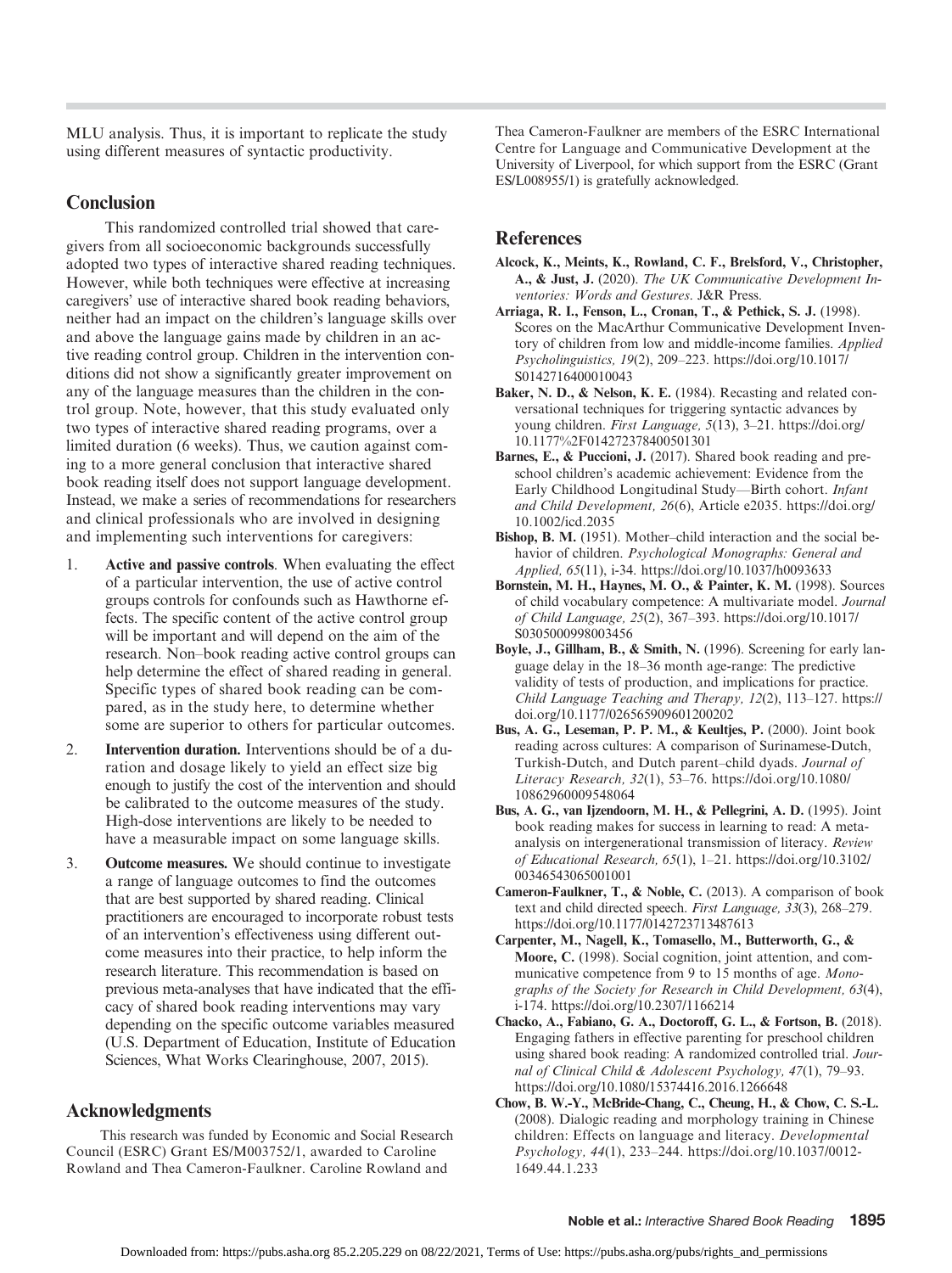- Colmar, S. (2011). A book reading intervention with mothers of children with language difficulties. Australasian Journal of Early Childhood, 36(2), 104–112. [https://doi.org/10.1177/](https://doi.org/10.1177/183693911103600214) [183693911103600214](https://doi.org/10.1177/183693911103600214)
- Colmar, S. H. (2014). A parent-based book-reading intervention for disadvantaged children with language difficulties. Child Language Teaching and Therapy, 30(1), 79–90. [https://doi.org/](https://doi.org/10.1177/0265659013507296) [10.1177/0265659013507296](https://doi.org/10.1177/0265659013507296)
- Cleave, P. L., Becker, S. D., Curran, M. K., Owen Van Horne, A. J., & Fey, M. E. (2015). The efficacy of recasts in language intervention: A systematic review and meta-analysis. American Journal of Speech-Language Pathology, 24(2), 237–255. [https://](https://doi.org/10.1044/2015_AJSLP-14-0105) [doi.org/10.1044/2015\\_AJSLP-14-0105](https://doi.org/10.1044/2015_AJSLP-14-0105)
- Cristia, A., Dupoux, E., Gurven, M., & Stieglitz, J. (2019). Childdirected speech is infrequent in a forager-farmer population: A time allocation study. Child Development, 90(3), 759–773. <https://doi.org/10.1111/cdev.12974>
- DeBaryshe, B. D. (1993). Joint picture-book reading correlates of early oral language skill. Journal of Child Language, 20(2), 455–461.<https://doi.org/10.1017/S0305000900008370>
- Dienes, Z. (2014). Using Bayes to get the most out of non-significant results. Frontiers in Psychology, 5, 781. [https://doi.org/](https://doi.org/10.3389/fpsyg.2014.00781) [10.3389/fpsyg.2014.00781](https://doi.org/10.3389/fpsyg.2014.00781)
- Dollaghan, C. A., Campbell, T. F., Paradise, J. L., Feldman, H. M., Janosky, J. E., Pitcairn, D. N., & Kurs-Lasky, M. (1999). Maternal education and measures of early speech and language. Journal of Speech, Language, and Hearing Research, 42(6), 1432–1443.<https://doi.org/10.1044/jslhr.4206.1432>
- Dowdall, N., Melendez-Torres, G. J., Murray, L., Gardner, F., Hartford, L., & Cooper, P. J. (2019). Shared picture book reading interventions for child language development: A systematic review and meta-analysis. Child Development. Advance online publication.<https://doi.org/10.1111/cdev.13225>
- Elley, W. B. (1989). Vocabulary acquisition from listening to stories. Reading Research Quarterly, 24(2), 174–187. [https://](https://doi.org/10.2307/747863) [doi.org/10.2307/747863](https://doi.org/10.2307/747863)
- Farrant, B. M., & Zubrick, S. R. (2011). Early vocabulary development: The importance of joint attention and parent–child book reading. First Language, 32(3), 343–364. [https://doi.org/](https://doi.org/10.1177/0142723711422626) [10.1177/0142723711422626](https://doi.org/10.1177/0142723711422626)
- Farrant, B. M., & Zubrick, S. R. (2013). Parent–child book reading across early childhood and child vocabulary in the early school years: Findings from the Longitudinal Study of Australian Children. First Language, 33(3), 280–293. [https://doi.org/](https://doi.org/10.1177/0142723713487617) [10.1177/0142723713487617](https://doi.org/10.1177/0142723713487617)
- Farrar, M. J. (1990). Discourse and the acquisition of grammatical morphemes. Journal of Child Language, 17(3), 607–624. [https://](https://doi.org/10.1017/S0305000900010904) [doi.org/10.1017/S0305000900010904](https://doi.org/10.1017/S0305000900010904)
- Fenson, L., Dale, P. S., Reznick, J. S., Bates, E., Thal, D. J., Pethick, S. J., Tomasello, M., Mervis, C. B., & Stiles, J. (1994). Variability in early communicative development. Monographs of the Society for Research in Child Development, 59(5), i-185. [https://doi.org/](https://doi.org/10.2307/1166093) [10.2307/1166093](https://doi.org/10.2307/1166093)
- Fernald, A., Marchman, V. A., & Weisleder, A. (2013). SES differences in language processing skill and vocabulary are evident at 18 months. Developmental Science, 16(2), 234–248. [https://](https://doi.org/10.1111/desc.12019) [doi.org/10.1111/desc.12019](https://doi.org/10.1111/desc.12019)
- Girolametto, L., & Weitzman, E. (2002). Responsiveness of child care providers in interactions with toddlers and preschoolers. Language, Speech, and Hearing Services in Schools, 33(4), 268–281. [https://doi.org/10.1044/0161-1461\(2002/022\)](https://doi.org/10.1044/0161-1461(2002/022))
- Hammer, C. S., Nimmo, D., Cohen, R., Draheim, H. C., & Johnson, A. A. (2005). Book reading interactions between African American and Puerto Rican Head Start children and their mothers.

Journal of Early Childhood Literacy, 5(3), 195–227. [https://doi.](https://doi.org/10.1177/1468798405058683) [org/10.1177/1468798405058683](https://doi.org/10.1177/1468798405058683)

- Hoff, E. (2013). Interpreting the early language trajectories of children from low-SES and language minority homes: Implications for closing achievement gaps. Developmental Psychology, 49(1), 4–14.<https://doi.org/10.1037/a0027238>
- Hoff, E., & Tian, C. (2005). Socioeconomic status and cultural influences on language. Journal of Communication Disorders, 38(4), 271–278. [https://doi.org/10.1016/j.jcomdis.2005.](https://doi.org/10.1016/j.jcomdis.2005.02.003) [02.003](https://doi.org/10.1016/j.jcomdis.2005.02.003)
- Huttenlocher, J., Vasilyeva, M., Cymerman, E., & Levine, S. (2002). Language input and child syntax. Cognitive Psychology, 45(3), 337–374. [https://doi.org/10.1016/S0010-0285\(02\)00500-5](https://doi.org/10.1016/S0010-0285(02)00500-5)
- Huttenlocher, J., Waterfall, H., Vasilyeva, M., Vevea, J., & Hedges, L. V. (2010). Sources of variability in children's language growth. Cognitive Psychology, 61(4), 343–365. [https://](https://doi.org/10.1016/j.cogpsych.2010.08.002) [doi.org/10.1016/j.cogpsych.2010.08.002](https://doi.org/10.1016/j.cogpsych.2010.08.002)
- Jacobi-Vessels, J. (2008). The effects of a phonological awareness intervention on the decoding skills of kindergarten children (Publication No. 3352038) [Doctoral dissertation, University of Louisville]. ProQuest Dissertations & Theses Global.
- Justice, L. M., & Ezell, H. K. (2000). Enhancing children's print and word awareness through home-based parent intervention. American Journal of Speech-Language Pathology, 9(3), 257–269. <https://doi.org/10.1044/1058-0360.0903.257>
- Justice, L. M., & Ezell, H. K. (2004). Print referencing: An emergent literacy enhancement strategy and its clinical applications. Language, Speech, and Hearing Services in Schools, 35(2), 185–193. [https://doi.org/10.1044/0161-1461\(2004/018\)](https://doi.org/10.1044/0161-1461(2004/018))
- Lakens, D., McLatchie, N., Isager, P. M., Scheel, A. M., & Dienes, Z. (2020). Improving inferences about null effects with Bayes factors and equivalence tests. Journals of Gerontology. Series B, Psychological Sciences and Social Sciences, 75(1), 45–57. [https://doi.org/](https://doi.org/10/gdk2z5) [10/gdk2z5](https://doi.org/10/gdk2z5)
- Law, J., McBean, K., & Rush, R. (2011). Communication skills in a population of primary school-aged children raised in an area of pronounced social disadvantage. International Journal of Language & Communication Disorders, 46(6), 657–664. [https://](https://doi.org/10.1111/j.1460-6984.2011.00036.x) [doi.org/10.1111/j.1460-6984.2011.00036.x](https://doi.org/10.1111/j.1460-6984.2011.00036.x)
- Lefebvre, P., Trudeau, N., & Sutton, A. (2011). Enhancing vocabulary, print awareness and phonological awareness through shared storybook reading with low-income pre-schoolers. Journal of Early Childhood Literacy, 11(4), 453–479. [https://doi.org/](https://doi.org/10.1177/1468798411416581) [10.1177/1468798411416581](https://doi.org/10.1177/1468798411416581)
- Lever, R., & Sénéchal, M. (2011). Discussing stories: On how a dialogic reading intervention improves kindergartners' oral narrative construction. Journal of Experimental Child Psychology, 108(1), 1–24.<https://doi.org/10.1016/j.jecp.2010.07.002>
- Locke, A., Ginsborg, J., & Peers, I. (2002). Development and disadvantage: Implications for the early years and beyond. International Journal of Language & Communication Disorders, 37(1), 3–15.<https://doi.org/10.1080/13682820110089911>
- Lonigan, C. J., Anthony, J. L., Bloomfield, B. G., Dyer, S. M., & Samwel, C. S. (1999). Effects of two shared-reading interventions on emergent literacy skills of at-risk pre-schoolers. Journal of Early Intervention, 22(4), 306–322. [https://doi.org/10.1177%](https://doi.org/10.1177%2F105381519902200406) [2F105381519902200406](https://doi.org/10.1177%2F105381519902200406)
- MacWhinney, B. (2000). The CHILDES Project: Tools for analyzing talk (3rd ed.). Erlbaum.
- Manz, P. H., Hughes, C., Barnabas, E., Bracaliello, C., & Ginsburg-Block, M. (2010). A descriptive review and metaanalysis of family-based emergent literacy interventions: To what extent is the research applicable to low-income, ethnic-minority or linguistically-diverse young children? Early Childhood